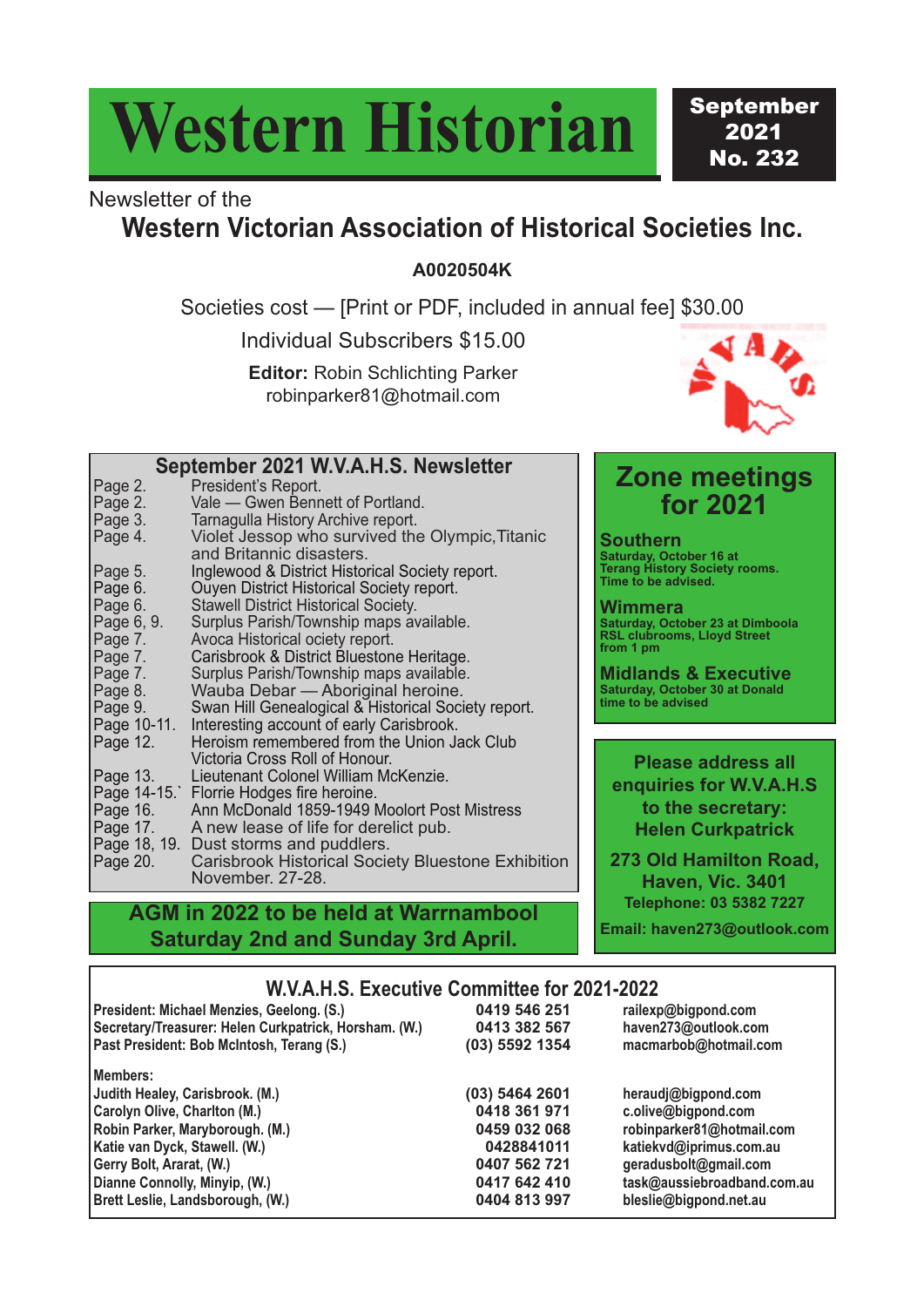| Our potential member groups are:- |                              |                   |                         |  |  |  |
|-----------------------------------|------------------------------|-------------------|-------------------------|--|--|--|
| <b>Arapiles</b>                   | <b>Ararat</b>                | <b>Balmoral</b>   | <b>Barham/Koondrook</b> |  |  |  |
| <b>Birchip</b>                    | <b>Boort</b>                 | Camperdown        | <b>Carisbrook</b>       |  |  |  |
| <b>Casterton</b>                  | <b>Charlton</b>              | Cohuna            | Colac                   |  |  |  |
| <b>Coleraine</b>                  | <b>Dimboola</b>              | <b>Donald</b>     | Derrinallum/Lismore     |  |  |  |
| <b>IDunkeld</b>                   | <b>East Loddon (Mitiamo)</b> | <b>Edenhope</b>   | <b>Geelong S/W/Rail</b> |  |  |  |
| Glenthompson                      | <b>Goldfields (Dunolly)</b>  | <b>Halls Gap</b>  | <b>Harrow</b>           |  |  |  |
| <b>Heytesbury</b>                 | <b>Hawkesdale</b>            | <b>Horsham</b>    | <b>Hopetoun</b>         |  |  |  |
| Inglewood                         | <b>Kerang</b>                | Koroit            | Landsborough            |  |  |  |
| Maryborough                       | <b>Minyip</b>                | <b>Mortlake</b>   | <b>Murtoa</b>           |  |  |  |
| Nullawil                          | Ouven                        | <b>Port Fairy</b> | <b>Penshurst</b>        |  |  |  |
| <b>IPortland</b>                  | <b>Pyramid Hill</b>          | <b>Rainbow</b>    | Rupanyup                |  |  |  |
| <b>St. Arnaud</b>                 | <b>Stawell</b>               | <b>Swan Hill</b>  | Terang                  |  |  |  |
| <b>Warracknabeal</b>              | Warrnambool                  | Wedderburn        | Woolsthorpe             |  |  |  |

**Note:** Send me your report [to fit half page ONLY] Word documents only, photographs .jpg (Straight emails can't be edited into the Western Historian as they become unco-ordinated paragraphs)

For the couple of societies who don't have email — send a hard copy to the Secretary, Western Historian, 273 Old Hamilton Road, Haven, Victoria 3401.

Long reports have to be edited to fit the space and may not contain what you consider to be relevant to your society.

### **WVAHS President's report**

#### **Coping with Covid.**

Covid-19 upset our 2020 plans but we were lucky when we took a positive attitude and proceeded with planning for the AGM at Stawell in April. It was great to catch up with so many members in attendance and work through our formal AGM requirements.

I would like to thank our Secretary Helen and all at Stawell who contributed to the planning and operation of the AGM, inspection tour of the venue, Saturday evening dinner and Sunday morning coach tour. I need to thank my employer at Endeavour Coaches for letting me 'borrow' a coach for the weekend and use it for not much more than the cost of fuel - permitting us to provide the transport in comfort but at low cost.

Special thanks must go to the owners of the former Stawell Hospital for use of the renovated Deco Hall for

our meetings and permitting a tour of the old buildings - some currently in fair condition and others best described as a 'restorers delight'. They have certainly taken on a huge challenge to save and find a use for such a large and run down historic site.

Despite current fluctuating restrictions and lockdowns we may gradually get back to a more normal existence later this year. We will hopefully be able to meet face to face for the Zone meetings planned during October: Southern Zone Meeting at Warrnambool on Saturday 16 October 2021, Wimmera Zone Meeting at Dimboola on Saturday 23 October 2021 and Midland Zone & WVAHS Executive Meetings at Donald on 30 October 2021.

**Michael Menzies, WVAHS President.**

### **Vale — Gwen Bennett of Portland**

Gwen Bennett was a member of the Portland Historical Society for many years and wrote several books about local history.

She was also a member of the Port Fairy Historical Society until 2020. After Gwen completed her nurse's training she worked in outback Australia in the 1950s.

Returning to Portland she married, had a family and became an advocate for local history. Gwen last attended a WVAHS meeting at Port Fairy in recent years.

Her funeral was held in Portland on June 17, 2021 at the time of her 90th birthday.

**Judith Kershaw.**



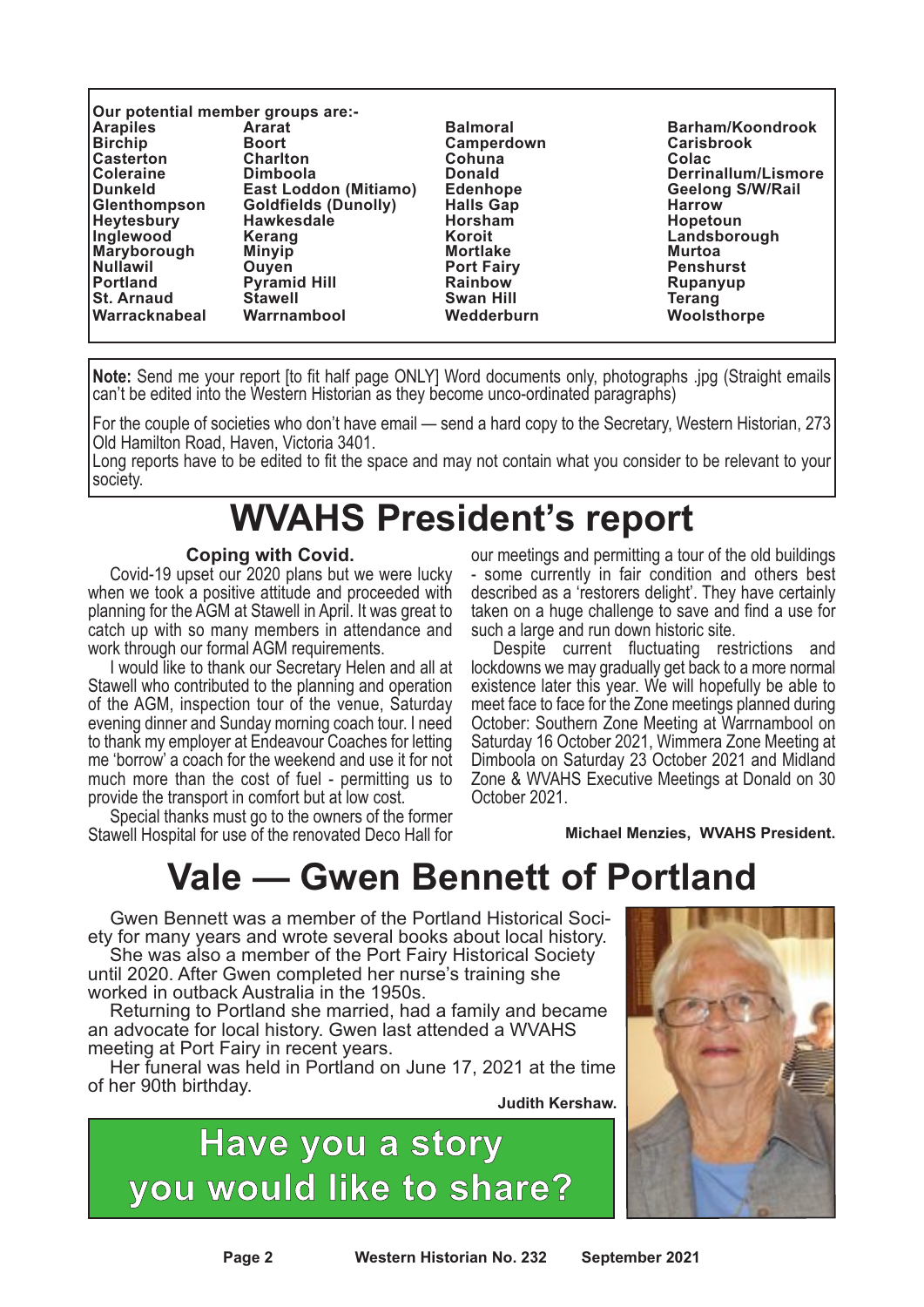### **Tarnagulla History Archive report**

The Tarnagulla History Archive is a repository for all things related to the local history of Tarnagulla and its surrounding district including the localities of Newbridge, Llanelly, Arnold, Laanecoorie, Waanyarra, and Murphy's Creek. The Archive holds photographs, records and artefacts and was established in 2018 with funds from a PROV Local History Grant. Our personnel are: Dr Megan Cardamone – Collection Manager, David Gordon – Resident historian and five other occasional general volunteers.

THA is open to the public on its monthly Open Days at Tarnagulla Public Hall. Currently these are happening on the second Sunday of each month but please check our Facebook page if you are travelling a long way as they may change.

We held a pop-up exhibition of colourised historical photographs (*Old Tarnagulla In Colour*) at our January

and the March Open Days. We planned to do February too but were foiled by the snap lockdown. We received over 60 visitors at the January session and around 130 visitors at the March session.

We continue to receive many research requests mainly around family histories. David spends a lot of time fielding these and getting excellent information to people.

THA was nominated for a Victorian Museum Award in October 2020 in the 'Cataloguing' category. We have catalogued around 1,500 items using Victorian Collections. 700 of these have also been digitised and the images added to the online catalogue. We are continuing to catch up with the never-ending cataloguing backlog but we are delighted that all of this material is now available to a global audience.

### **Warracknabeal & District Historical Society report**

Since the 2019 Natimuk meeting I have begun to file 3 large drawers of photos that have accumulated over the years at the Historical Centre. At present I'm hopefully about half way through this project.

The Museum held the official opening of the new fire system including the massive tanks. This was done by Dr. Anne Webster MP accompanied by our Mayor Graeme Massey.

The storage and listing of manuals, books etc. at the Museum was also completed.

At the end of 2019 our members joined Dimboola Historical Society for a very enjoyable Christmas lunch at the Dirnboola Hotel.

Early in 2020 we installed 4 TV screens at the Museum to show videos. We were able to do this thanks to a grant from the Yarriambiack Shire.

We had planned to feature Case tractors and Amer-<br>ican engines at our 2020 Easter Rally but of course this had to be cancelled. We also cancelled this year's Rally as the restrictions meant that we just didn't have enough members to carry out the necessary require-

ments and conduct Rally activities.<br>Just before lockdown the Historical Centre was vis-<br>ited by a group of ex-State Bank employees — a cou-<br>ple of whom had worked at the bank in the 1960's. They were thrilled that the Banking Chamber had been re- tained.

The Historical Centre also closed. However there were a huge number of research inquiries so our members were kept quite busy.

Likewise, when the Warehouse closed it gave members a chance to do a lot of sorting, re-organizing and cleaning. When we re-opened in November the whole shop was looking great. Sales for those first couple of months were very good — keeping our volunteers very busy.

At the end of 2020 we held a very successful Christmas dinner — I think most members were very happy to be able to get out and about again!

Because the 2021 Easter Rally was cancelled the Museum members harvested some Pinnacle wheat in March using some of the old harvesters. This caused

cars to stop along the Highway to watch the spectacle. The Museum is planning <sup>a</sup> portable shearing shed that can be used at Rallies to demonstrate old shearing methods. The Historical Centre is hoping to re-organize the storage in the Bank vault and other storage areas. The Warehouse will, no doubt, remain <sup>a</sup> great attraction in Warracknabeal, with, hopefully, no more lockdowns.

*Best wishes and good health to all Societies for the coming year.*

#### *As the editor of the Western Historian I am seeking articles on what is happening in your society or articles from your area of historical interest.*

*Please contact Robin Parker on robinparker81@hotmail.com*

*or write to <sup>21</sup> Fraser Street, Maryborough 3465. In word preferred and any photos in jpg format.*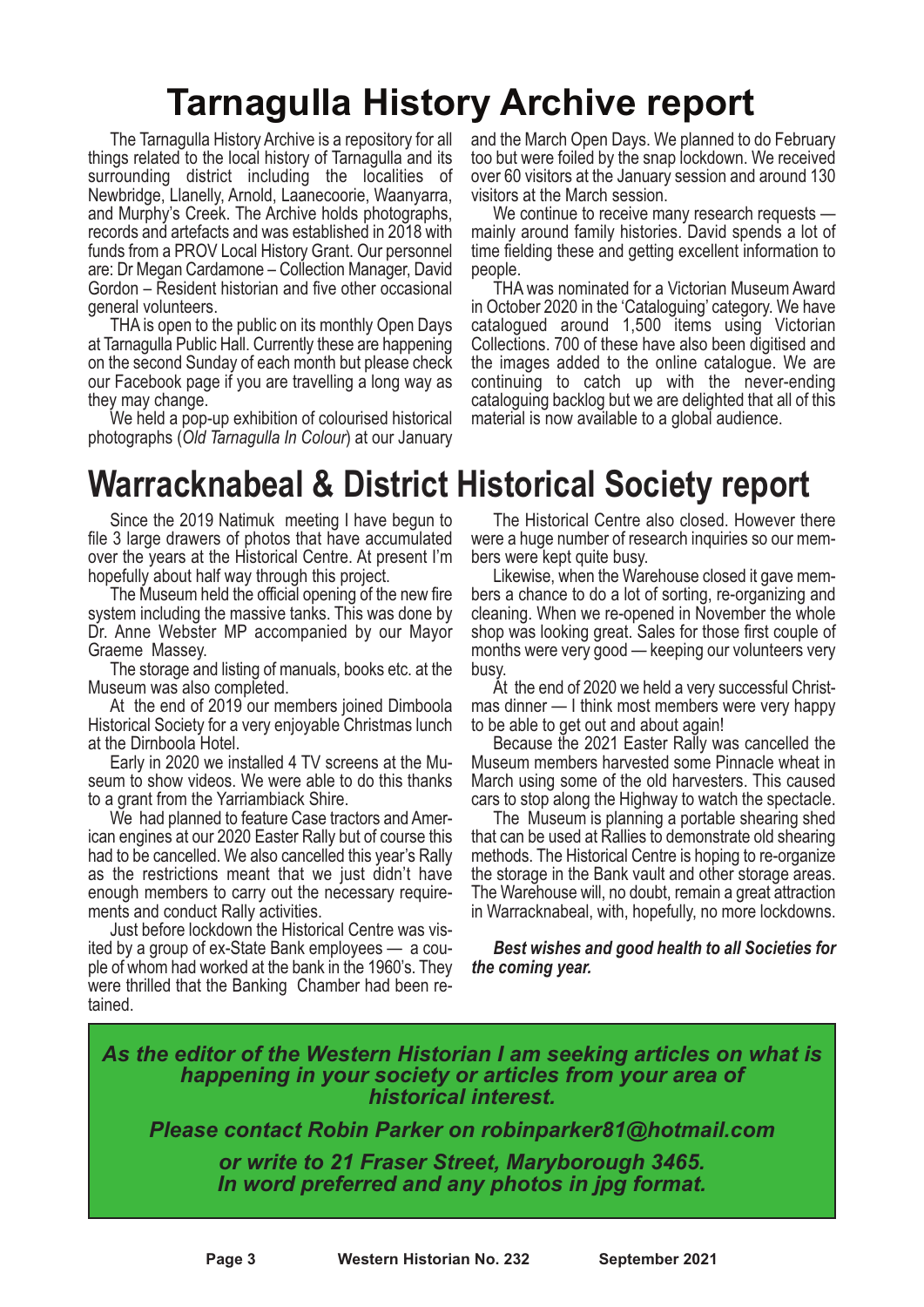### **Violet Jessop who survived the Olympic,Titanic and Britannic disasters**

The amazing stories of Violet Jessop and her mul-<br>tiple brushes with near-death while at sea.<br>Violet Jessop was an incredibly lucky woman who

survived the sinkings of the Titanic and the Britannic as well as a major accident on the Olympic.

Born in 1887 in Argentina to Irish immigrants, Jessop contracted tuberculosis at a young age and was expected to survive only a few months. She somehow recovered and went on to live a long healthy life.

After her father died Jessop's mother moved the family to England and began working as a stewardess on a ship. When she became ill Violet, who was attending a convent school, stepped in to become a ship stewardess herself.

Only 21 years old, Violet had difficulty finding a job as a stewardess as employers feared her youth and good looks would "cause problems" with the crew and passengers. (In fact she did receive at least three proposals including one from a wealthy first-class passenger over the course of her career.)

Violet decided to make herself look frumpy with old clothes and no makeup and, after a short stint on the Orinoco (a Royal Mail Line steamer) she was hired by the White Star Line in 1908 to serve aboard the Majestic.

In 1910 she began working aboard the Olympic. One year later the Olympic collided with HMS Hawke — a ship designed to sink ships by ramming them. Although both ships sustained considerable damage the ship did not sink and made it back to port. Violet dis- embarked without being harmed. <sup>A</sup> couple of years later the White Star Line was look- ing for crew to cater to the VIPs sailing on the Titanic.

Violet took a job on board the "unsinkable" ship. She

"I was ordered up on deck. Calmly, passengers strolled about. I stood at the bulkhead with the other stewardesses watching the women cling to their husbands before being put into the boats with their children. Sometime after a ship's officer ordered us into the boat first to show some women it was safe" she wrote in her memoir.

In the lifeboat Violet was handed a baby to care for. When they were rescued by the Carpathia the baby's mother grabbed the baby out of Violet's arms and ran off.

Having survived that disaster Violet decided to serve as a nurse on board the Britannic which was operating in the Aegean Sea just before World War I. The ship sustained damage and started sinking after it ran into a mine that had been planted by a German U-boat.

Unable to reach a lifeboat Jessop jumped overboard.

"I leapt into the water but was sucked under the ship's keel which struck my head. I escaped but years later when I went to my doctor because of a lot of headaches he discovered I had once sustained a fracture of the skull!" she said.

After the war Violet left the White Star Line to work for the Red Star Line and worked on a ship doing world cruises for several years. Luckily she was able to avoid She died in 1971 of congestive heart failure at the age of 84.

**Pictured below from left: Olympic, Titanic and Britannic.**

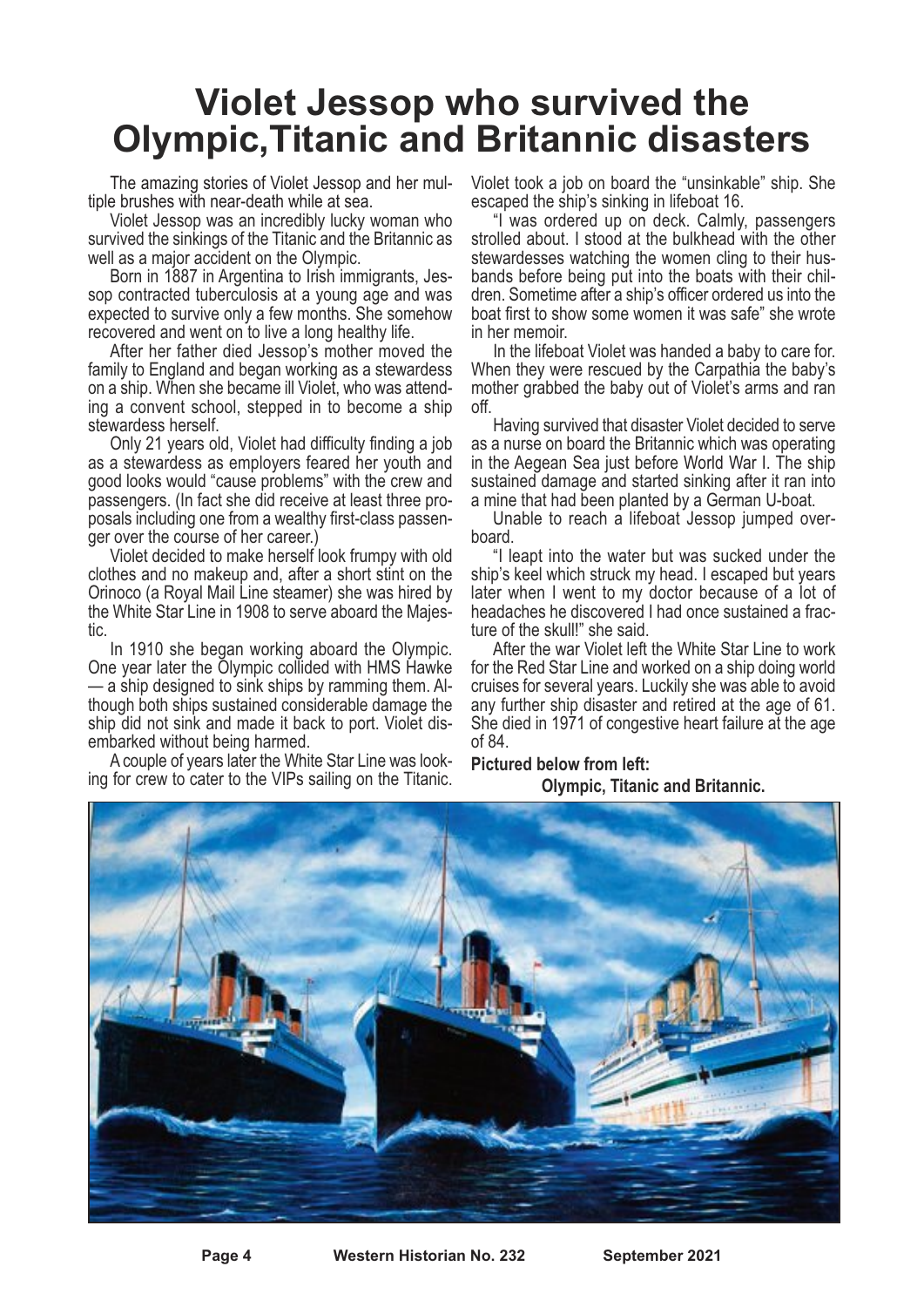# **Inglewood and District Historical Society**

Two years of reporting. March 30 2019 in Swan Hill was a decade ago wasn't it? Oh, hang on, no it was only 2 years ago! We missed out on being hosted by Ararat in 2020 — a place my grandmother's family lived (the Tardrews). Apologies that we can't make it to Stawell this weekend. It is a busy weekend for many of our members (and maybe our communication has been a bit lax).

Our Society didn't exactly go quiet during the Covid lockdown. Since the Midland Zone meeting held at Serpentine on October 26 in 2019 the following activities are just some of what we have done or have been involved in (and not in any particular order):

Our last face to face meeting at the Court House was on March 10 2020. We held our AGM in October via Zoom (I was sitting in my car just after my kids had finished cricket training at Kingower). But we have been back meeting face to face at the Court House since Feb 7, 2021.

We had several Court re-enactments booked for 2020 however, after our March  $9<sup>th</sup>$  performance, we decided to cancel upcoming re-enactments to keep our volunteers safe. I'm not sure if the re-enactments will be back as many of our volunteers have enjoyed their rest (and rightly so) and illness and age has caught up.

People must have had time in lockdown to research their families histories because we were super busy responding to family history enquiries. We had to time our runs to the Court House to gather the required information needed to respond without getting a rap over the knuckles for being out of our homes. Along with book sales, (which were also popular), the family research fees kept our bank account ticking over so it was vital income for us.

We assisted the Inglewood Primary School to run a Historian Hunt around Inglewood which enabled residents to get out and about whilst adhering to restrictions. Every few days for a month a photo of a local resident was put at a prominent location in Inglewood. Clues were then provided and people went out to find the location and take a photo of the local identity. Each person who found a photo went in to a draw for a prize at the end.

In November 2020, as restrictions eased a little further, I conducted a walk of the Inglewood Cemetery to visit the graves of some of our servicemen and women for Remembrance Day and then, in January 2021, I conducted a history walk around Bridgewater.

Much of our communication went online. I tried to post interesting articles, photos and information regularly to keep the engagement with our members and wider followers. For Victorian History Month in October 2020 I posted faces of local people from the 1950s through to the 1990s and asked people to guess the face.

Over Easter this year we supported a joint art exhibition with the Inglewood and Bridgewater RSL showcasing the work of Mal Gilmour and his art class of local residents. They had chosen to paint graves of local soldiers who had red metal poppies on their graves which was a project of the Society a few years ago.

And we did get to get together for Christmas gatherings at Kingower in 2019 and 2020.

So what is coming up? We are planning:

To have an Inglewood themed display as part of the Mary Quant Exhibition currently being held in Bendigo. Businesses in Inglewood have got together in response to promotion from Loddon Shire and Bendigo Regional Tourism to attract visitors to Inglewood.

Our WW1 memorial cenotaph is 100 years old this year so we are putting together a display of photos and information leading up to ANZAC Day.

We have a lady coming to give us her family history talk next week (Leitch family.)

We are planning a Girl Guide, Brownies, Scouts and Cubs display after a Facebook post got a lot of engagement and we received many donations of items and photos.

We are supporting two local Inglewood Primary School children to conduct a history walk to raise money for their school.

We are assisting the Inglewood Primary School to celebrate their  $151<sup>st</sup>$  birthday (Covid postponed the 150<sup>th</sup> celebrations last year).

We have begun the digitisation of our photos and documents but this will take some time and is ongoing. Our aim is to have a much better and easier cataloguing system with photos and items that are easy to find.

And we are in the process of updating our out of stock Inglewood Cemetery book which includes adding burials from the years 2008 to 2020. The current book has burials only up to 2007.

So that's just a bit of a run-down of what our little Society has been up to and is planning. We are excited that the Wedderburn and Tarnagulla groups have become very active again and have been engaging with both groups as well as the Dunolly Society.

#### **Inglewood and District Historical Society President – Wendy Murphy 2021**

# **Have you a story you would like to share**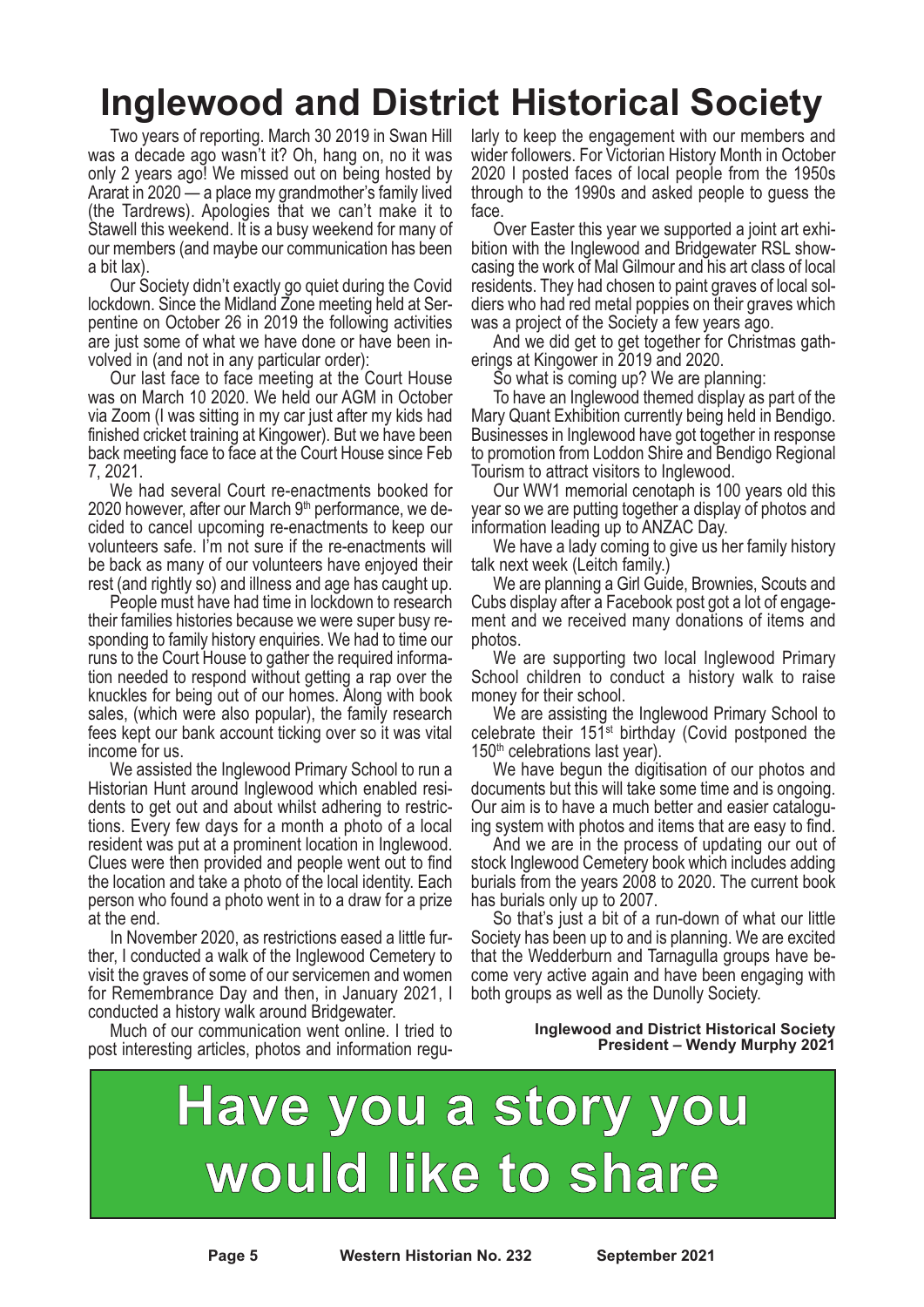### **Ouyen District History & Genealogy Centre report**

This year we are pleased to be open again to the public. Last year (although closed to the public until late in the year) behind the scene work carried on. We were unable to hold our Annual Meeting until the 20th November 2020. Now lots of visitors have returned and taking the opportunity to come and seek help with their family history.

On 4th May 2020 I had the honour of being awarded a Royal Historical Society of Victoria RHSV 'Award of Merit' in recognition of over 30 years of 'exceptional service to history in Victoria'. On Friday 26th March 2021 Professor Richard Broome, President of the RHSV was able to come to the Ouyen History Centre and present the Award in person. Upon receiving this award I acknowledged the over 50 plus volunteers who have supported and volunteered at the Centre since it was established in 1984. Invited guests enjoyed lunch, a presentation by Professor Richard Broome followed<br>by afternoon tea and later dinner at the Club.

Recently the History Centre purchased a second hand Scan Pro Microfilm scanner. Volunteers have un- dergone training in the use of the scanner. In the past week the internet has been connected enabling work<br>to be done at the Centre rather than at home.

Empty shop windows in Ouyen continue to have. changing displays — the latest being 'Clearing the Scrub' featuring a model Mallee Roller.

The main aims of the Ouyen History Centre is to collect, protect, promote and preserve our Mallee Heritage in all forms while maintaining accessibility to the public. I believe the Centre is still achieving these aims.

#### **Merle Pole (President)**

### **Stawell Historical Society report**

COVID Lockdowns have certainly affected our activity over the past few months but, despite this, our team have managed to keep busy.

Research enquiries have increased during the lockdown by email and phone as people have time on their hands.

During a gap in lockdowns we have had quite a few onsite visitors researching their families and visiting our Museum. Some of our visitors have been new residents who have moved to Stawell to escape the city.

A highlight of the past few months was our Museum featuring in an episode of "Who do You think You are". This was the story of Jeff Fatt (the original Purple Wiggle) and his Great Grandfather who was the Chinese Interpreter on the Victorian Goldfields and therefore involved in cases heard at Pleasant Creek Courthouse. Our team conducted a lot of research for Warner Bros and the day of filming was a lot of fun.

We hold a surplus of old Parish maps from surrounding areas. These are maps created by long retired Surveyors. We hope other societies will find them interesting and useful. These have been sorted and other societies notified. Helen Curkpatrick has been busy distributing these to those interested.

It has been announced by Northern Grampians Shire Council that they plan to move the Visitor Information Centre from its current location adjacent to our Society to the Stawell Library (in the main street). This is causing some concern in the community and could impact on our Visitor numbers for both the area and our historical society.

Let's hope the next few months see some positive outcomes and we can welcome back visitors to our society's rooms.

### **Surplus Parish/Township maps available**

Arapiles Ararat x 3 Avoca Balrootan Banyena Banyenong Barkly **Batichica** Bealiba Beaufort x 4 Bellaura x 2 Bellellen Birchip Bolangum Boroka x 7 Borung x 2 Buangor

Buckingham Bulgana x 2 Bunnugal Burrum Burrum x 3 Burrumpeep Cardigan Callawadda Cannum Caramballuc North **Curchap** Carncham **Charlton** Clunes x 2 Colvinsby x 2 Coonooer East Corack East Crowlands x 3

Darkbonee Darragan Dattuck x 2 Dering Dinyarrak Donald x 2 Dunneworthy x 2 Durndal Eurambeen x 2 Eversley Gampola **Glenavlin** Glendhu x 4 Glenpatrick x 3 Glynwylln x 3 Gorrinn x 2 Haddon

**Heytesbury** Joel Joel Jung Jung Kanawinka Kaniva Kara Kara x 3 Katyil Kellalac Kirkella x 4 Kiora Koonik Koonik Laen Lake Bolac Landsborough Langi Ghiran Ledcourt x 5 Cont. p. 9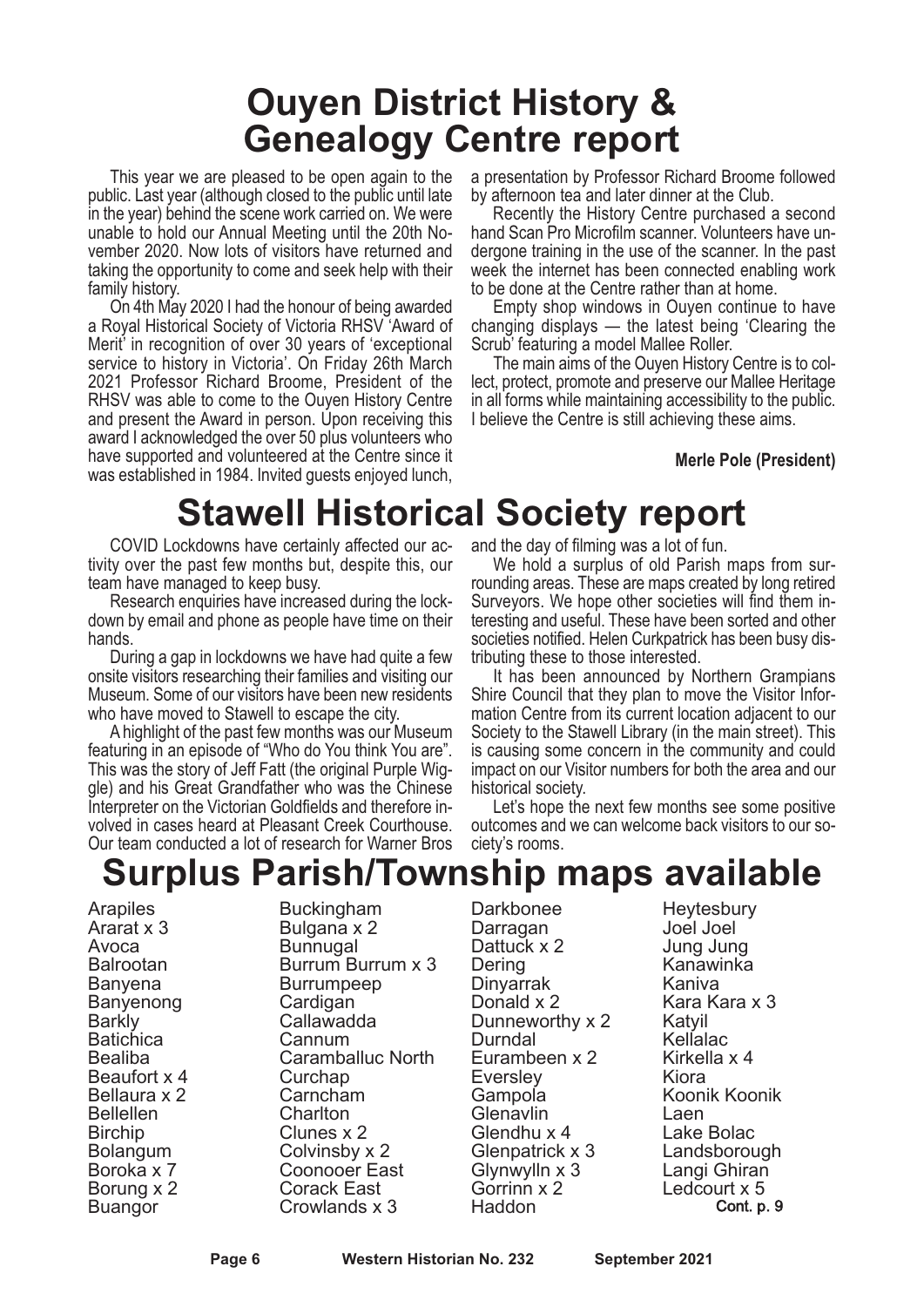# **Arapiles Historical Society report**

The last year can be described in two halves - Pre and Post Covid. The second half of 2019 sawAHS travelling along quite well with planning for the WVAHS meeting in September and then the Nati Frinj in November. Our Collections team had put together a display of our Woolmer photos and a selection of our Court records for the Court House whilst the Garage saw the mounting of an "early European settler" exhibition. The Arapiles Climbing museum group were for many busy months, putting together a vast collection of climbing artifacts and memorabilia for the grand opening of the Arapiles Climbing Museum at the Nati Frinj opening night. November also saw the launch of the second edition of the popular Natimuk Walking Tour booklet. December was relatively quiet with only a Bunnings sausage sizzle three days after Christmas. February

saw the society starting up again with a digitisation workshop run by Museums Vic. However by March Covid19 had started to impact everyone's lives. Our next meeting was held in July in an attempt to plan the AGM - it was not to be. The planning for our Garage Museum project was still running along in the background and final designs were approved by a small group of members at an outdoor meeting in November. The next stage is to now meet with planners to see if we have any problems with our ideas. A small group put together a calendar for 2021 featuring schools of the district - a great memento for the town put together under difficult times. In closing I must acknowledge the efforts of all the members of Arapiles Historical Society in what will surely be remembered as a year to forget !

### **Charlton Golden Grain Museum gains museum accreditation**

The Charlton Golden Grains Museum has gained Accreditation by Australian Museums and Galleries As- sociation Victoria. <sup>A</sup> professional panel of museum experts has made

a final assessment and compiled a positive report on

the museum's operations. The Museum has worked hard to meet set criteria from the National Standards for Australian Museums and Galleries and joins the <sup>83</sup> Victorian collections Ac- credited in Victoria

The Charlton Golden Grains Museum Committee was formed in 1973 and by 1974 the Committee had <sup>a</sup> permanent display and space for research and meet- ings in the former Mechanics Institute building (1882). In this time and largely due to the generosity of the

local community the Museum has developed <sup>a</sup> collec- tion over 3,000 artifacts and photographs focused on the districts First Peoples and Charlton's early pioneers

through to today. Local family history research is also available from the museum's extensive collection Of resources. At the time the Museum enrolled in the Museum Accreditation Program (MAP) the Museum had recently completed renovations after a major flood and were still recovering

The flood had not only devastated the Museum building and collection but also eighty percent of the town. The Accreditation panel acknowledged that the Museum should be proud of the proven resilience of volunteers, the professionalism of their activities and high volume of achievements.

The panel was impressed with the volunteers' determination to operate a professional organisation and strong focus on continual improvement — commenting that the Museum undertakes an extremely high work- load for the number of volunteers at the organisation. An already strong and successful Museum, (through

the ongoing commitment of its dedicated volunteers) the Museum has made impressive improvements to the preservation and interpretation of the collection — particularly in the collection storage spaces. The Victorian-based MAP is now in its 28th year

and is run by Australian Museums and Galleries Asso- ciation Victoria — the professional association for the

museum and gallery sector.<br>There are currently 83 Accredited cultural organisa-<br>tions and a further 2 working towards this goal. To be-<br>come Accredited museums spend 2-3 years developing procedures and policies and practice to meet recog- nised museum standards. Training, advice and other resources are made

available to assist museums in meeting these stan- dards. Sherryn Vardy, Co-Manager, Museum Accredita tion Program, Australian Museums and Galleries Association Victoria, says "We are delighted to recog- nise the hard work and commitment shown by the team

at Charlton Golden Grains Museum. Caring for our shared heritage is an important task and by becoming accredited, Charlton Golden Grains Museum has proven to be <sup>a</sup> leading museum in Victo- ria."A formal presentation of Charlton Golden Grains Museum's Accreditation certificate will be made at the <sup>2021</sup> Victorian Museum treasures: https://ama- gavic.org.au/ and www.victoriancollections.netau • For an interactive map of Victoria's Accredited mu- seums:https://amagavic.org.au/museum\_accreditation\_program/victorias-accredited-museums

MAP is funded by Creative Victoria.

**Have you a story you would like to share**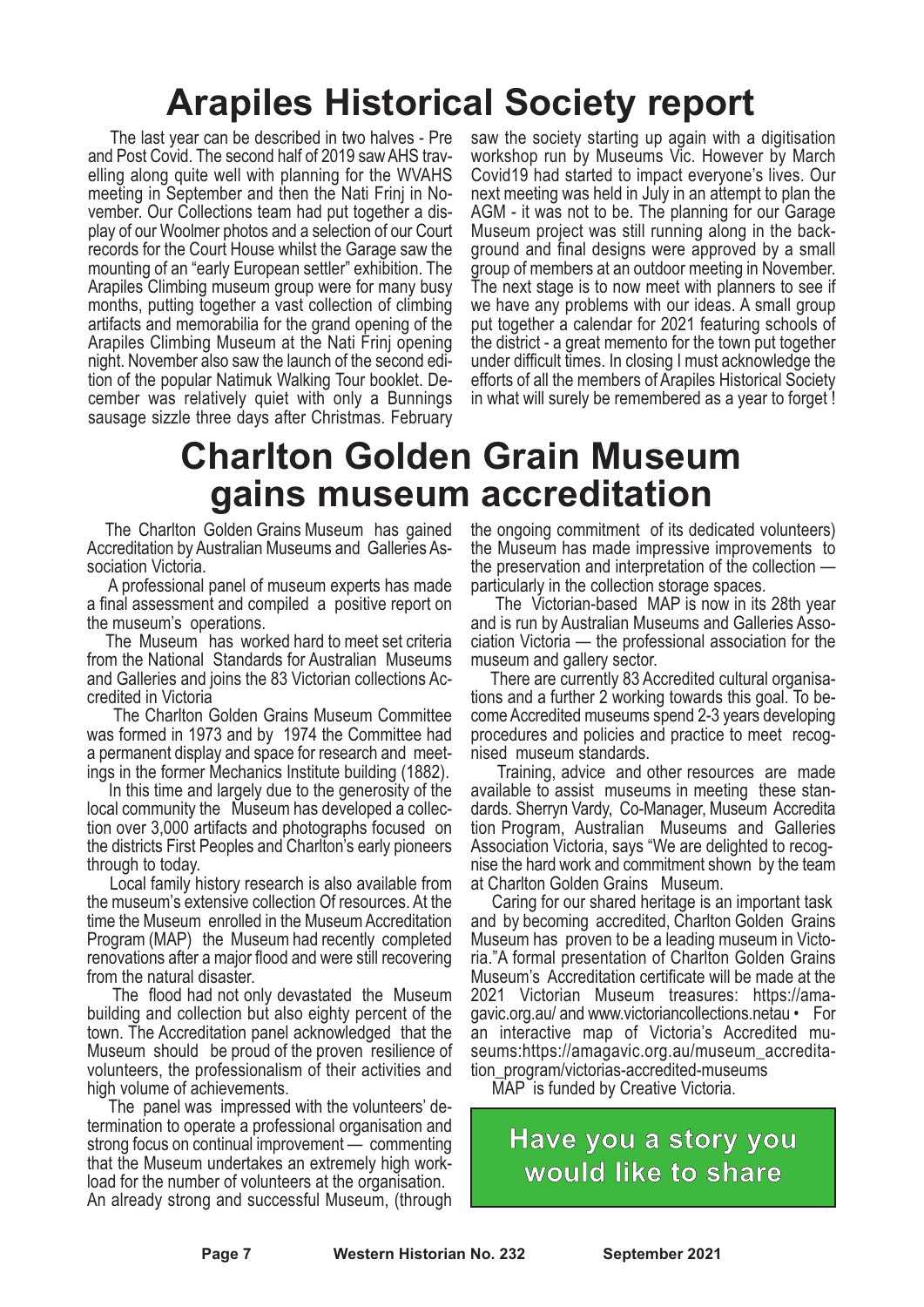### **Wauba Debar — Aboriginal heroine**

Little is known of Wauba Debar other than tales of a daring rescue at sea. Though variations to her story can be found it most frequently details her long swim and lifesaving efforts in stormy conditions. As one version tells it:

The boat went under; the two men were poor swimmers and looked set to drown beneath the mountainous grey waves. Wauba could have left them to drown and swim ashore on her own. But she didn't.

First (the man who had first captured her), she pulled her husband under her arm — and dragged him back to shore, more than a kilometre away. Wauba next swam back out to the other man and brought him in as well. The two sealers coughed and spluttered on the Bicheno beach, but they did not die. Wauba had saved them.

#### *Death at sea*

Sadly no one was there to rescue Wauba when she needed it. Her demise (during a sealing trip) was at the hands of Europeans.

According to a sailor's account to Cotton, Wauba was one of the "gins" captured to take along on a whaleboat sailing from Hobart to the Straits Islands (Furneaux Group) as "expert hunters, fishers and divers as, in most barbarous tribes, the slaves of the men".

The sailing party camped at Wineglass Bay but woke to find the women and dogs had vanished. A group set off to pursue those who'd taken them. In his 1893 account Cotton speculated in The Mercury newspaper on the likely cause of her death:

Wauba Debar had, I suppose, been captured in like manner … and possibly died of injuries sustained in the capture which no doubt was not done very tenderly.

The crew interred Wauba at Bicheno and marked her grave by a slab of wood with details inscribed.

Accounts differ as to when this actually took place. In 1893 — elderly Bicheno residents said Wauba was buried 10 years before the date on the headstone placing her death around 1822.

However, in his diary entry on 24 January 1816, Captain James Kelly described how he hauled up in Waub's Boat Harbour due to the heavy afternoon swell. Considering the area was already named after her it can be concluded that Wauba was likely buried before 1816.

Cotton's report imagined her burial:

Wauba Debar did not live to be a mother of the tribe of half-bred sealers of the Straits which became a sort of city or refuge for bushrangers in aftertime … But she, poor soul was buried decently, perchance reverently, and I suppose other of the captured sisters would be present by the graveside on the shores of that silent nook near the beached boat.

#### *Here lies Wauba*

Wauba's reputation was such that in 1855 the public of Bicheno decided to commemorate her by erecting a railing, headstone and footstone (paid for by public subscription) at her grave with "Waub" carved into it.

John Allen, who had been granted land nearby, do-

nated ten shillings towards the cost of the gravestone – notwithstanding his involvement in a massacre at Milton Farm, Great Swanport, 30 years earlier.

The inscription reads:

Here lies Wauba Debar. A Female Aborigine of Van Diemen's Land. Died June 1832. Aged 40 Years. This Stone is Erected by a few of her white friends.

Whether prompted by a sense of loss, guilt, or admiration the community memorialised Wauba and, by extension, the original inhabitants of the land.

Yet by the late 1800s European demand for Aboriginal physical remains for "scientific investigation" was high. In 1893, the Tasmanian Museum and Art Gallery<br>was determined to procure the remains of Wauba.

Waub's Bay, Bicheno, is named after Wauba Debar.

The prevailing ethnological theories believed that the study of Australian Aboriginal people (and particularly Indigenous Tasmanians), would reveal much about the earliest stages of human development and its progress.

Wauba's grave was exhumed, put into a box, labelled "Native Currants" and dispatched to Hobart.

The locals were outraged. An editorial in the Tasmanian Mail newspaper condemned the act as "a pure case of body snatching for the purposes of gain and nothing else" that "the name of Science is outraged at being connected with".

#### *Snowdrops bloom*

Wauba's memorial is the only known gravestone erected to a Tasmanian Aboriginal person during the 19th century and she is the only palawa woman known to have been buried and commemorated by non-Indige-<br>nous locals.<br>In 2014 Olympic swimmer and Bicheno resident

Shane Gould dedicated a fundraising swim to Wauba

Debar's swimming abilities and memory. The European styled memorial serves as <sup>a</sup> re- minder of the more turbulent interactions between the two peoples that shaped Tasmania's history from the

1800s onwards. Wauba's empty grave is Tasmania's smallest State Reserve. Her remains were returned to the Tasmanian Indigenous community in 1985. Snowdrops are said to bloom around the grave every spring.



**Wauba Debar headstone — photo courtesy of Takver.**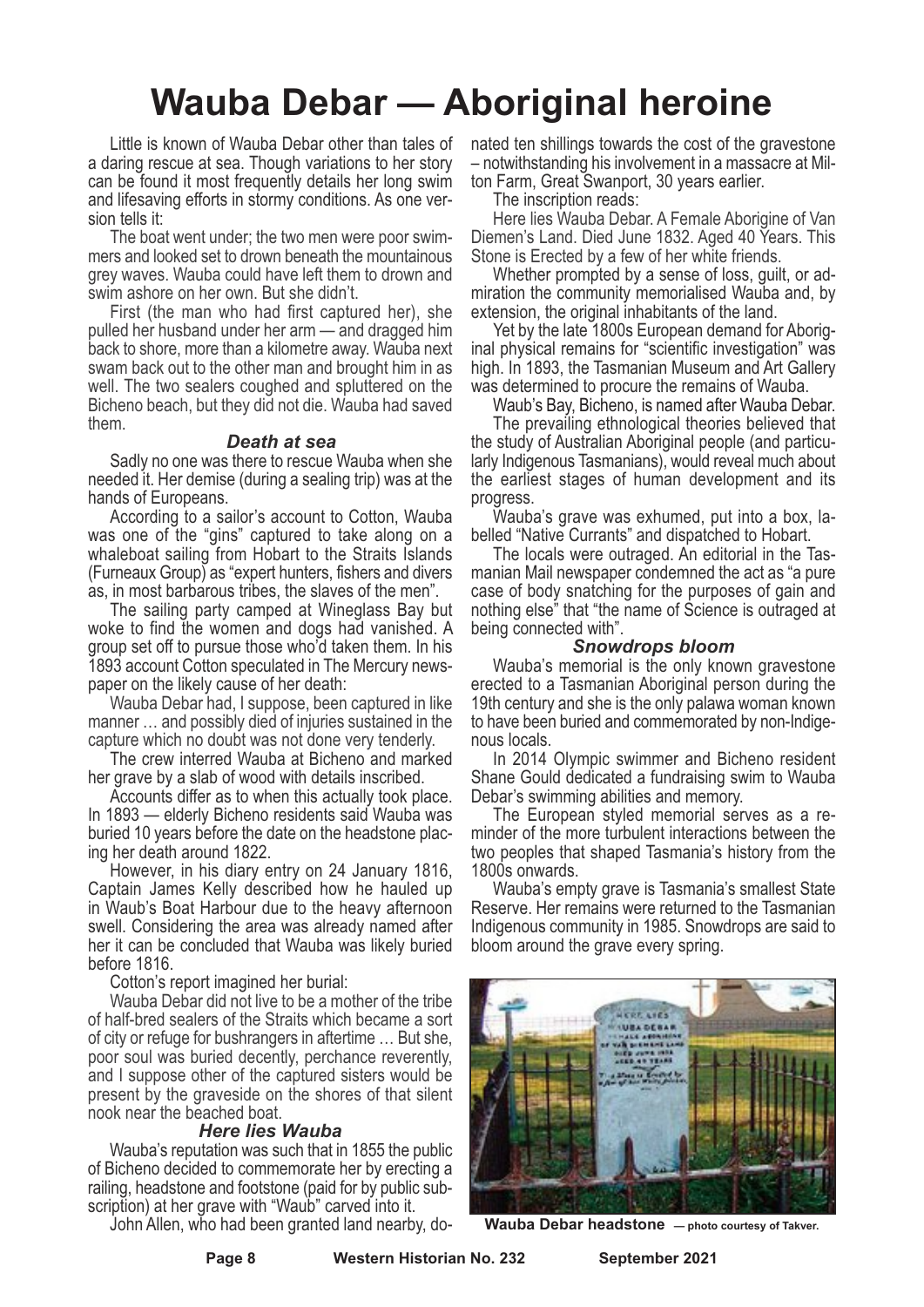# **Swan Hill Genealogical Historical report**

In the past 12 months our group has been relatively inactive until restrictions eased in 2021 and, even then, plans have been hesitantly made not knowing the future. Online meetings were not held but we did receive some family history enquiries online or by the phone. The Swan Hill Regional Library (where our room is) was very supportive and co-operative during this time.

I think an important part of our activities was keeping our newsletter going and trying to keep membership interested.

Due to Swan Hill's location on the Victoria-NSW border we did have some benefit with being able to have meetings at Murray Downs, NSW when Victoria had restrictions. While governments received criticism over the borders, it took us back to the days of pre-Federation. One member, Jim Strugnell, took the opportunity to re-enact a scene from the 1919 Spanish Flu border closure when the local barber, Mr Kimm, cut hair on the Swan Hill bridge between states. Jim's son was the barber on this occasion and Jim was later interviewed by ABC Western Victoria about the history behind the event.

A bonus during the year was being able to participate in a RHSV forum online. For rural members, especially when working full-time, it is difficult to attend these forums so I appreciated the opportunity. GSV also held an online session featuring Swan Hill on the  $15<sup>th</sup>$  April with other regional groups having them as well.

In 2021 we received a grant from Swan Hill Council to have some film from the 1960s and 1970s digitised. The main reel included the Queen's visit to the Pioneer Settlement in 1970 — a significant event in Swan Hill and Australia's history. There is something special about seeing family members in footage rather than photos that we become accustomed to as historians and, significantly, the late Prince Philip features.

During 2020 I was asked to do historical segments on ABC Mildura-Swan Hill which has continued in 2021. This is also a benefit to me as I re-visit past research and is a good refresher.

As well the Swan Hill Library co-ordinated a 75<sup>th</sup> anniversary of WW2 project which our group assisted with. An excellent DVD was produced along the same lines as the Kerang DVD for WW1 and included a broad variety of involvement.

Thanks to Helen and those who assisted in making the AGM happen this year. It was a treat being able to tour the old hospital site, a building many only get to wonder at from a distance. The guided tour topped it off! Our guest speaker in Richard Broome was a passionate and knowledgeable session and, for me, the decline in students studying history at years 12 level in past years is a concern. Thanks to Richard for taking the time to travel to us.

Of course the group discussion is always a drawcard for these meetings and to find out what other groups are doing. Many, it appears, remained active in the past 12 months as well.

> **Steve Pentreath, President Swan Hill Genealogical & Historical**

### **Surplus Parish/Township maps available**

Cont. from P. 6.

Leeor x 2 Lexington Lexton Lorquon Lowan x 2 Muhkwallok x 2 Malakoff Marma Marnoo Maryborough x 3 Meereek Mellier Miram piram **Mokepilly** Moolerr Morrl Morrl x 3

Mortat **Moolort** Moyston Muntham Murtoa **Narraport** Narrawaturk Natimuk Navarre x 8 Nekeeya Nullan Parupa Raglan Rich Avon West Riachella x 4 St Arnaud x 2 Tarranginnie

Toonambool **Tottington** Trawalla Trentham Turandurey x 2 Vectis East Wallaloo **Wallup** Warngar x 3 Warrak x 3 Warranook x 5 Warragul Warra Warra x 3 Watta Wella x 3 Watchem Watae Poolan Watgania

**Werrap** Werrigar x 4 Wickliffe North Wickliffe South William **Willenabrina** Winiam **Winialock** Wirchilleba x 4 **Witchpool** Yanipy Yangerahwill Yaramba Yarrock Yearinga Yellangip Youpayang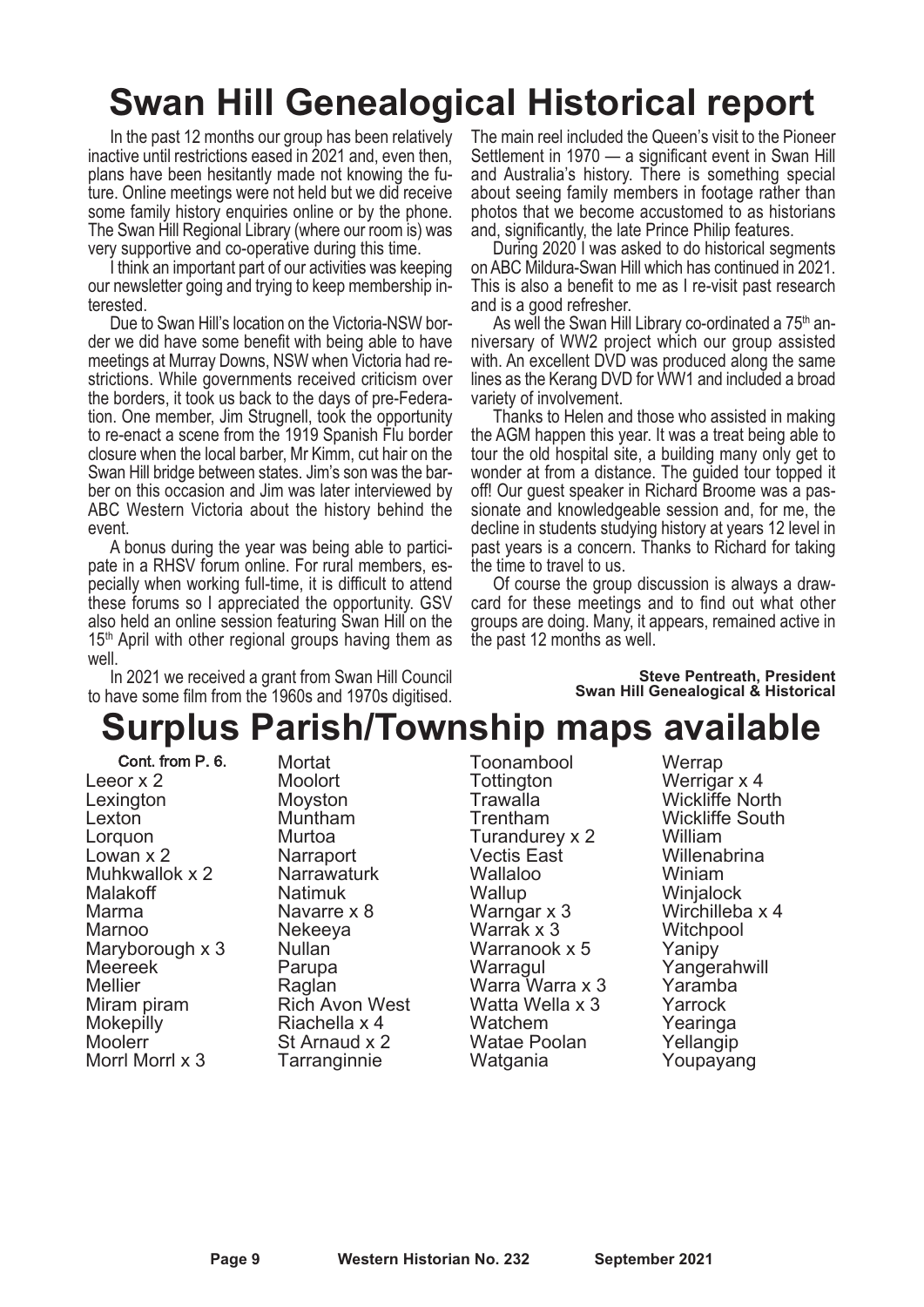# **Interesting account of early Carisbrook**

If one has an hour or two to spare (and wants to hear something about the early days of Carisbrook when that township was at its zenith) he has only to get into conversation as did a representative of the "Advertiser" this week with Mrs. Grace Herd of McLoughlin Street, Carisbrook (relict of the late James Henry Herd) who, despite the fact that she has seen 83 summers, enjoys good health, is surprisingly active and alert, has a very retentive memory and has the faculty of telling her story in a most interesting manner.

The old lady is a native of Maryborough having first seen the light on Gaol Hill on October 12, 1854 but went to Carisbrook with her parents (they were born in Scotland) in May, 1862 in a bullock dray. With the exception of one very brief period Mrs. Herd has lived in Carisbrook ever since. She was married on July 17, 1877 in Carisbrook by the Rev. Onions and of a family of nine (five girls and four boys) all are living except one boy. Her husband died a little over three years ago.

Of her schoolmates at the old Common School at Carisbrook Mrs. Herd knows of only three still residing about here, viz., Annie Linton and Nicholas Wight, both of Carisbrook and William Durbridge sen. of High Street, Maryborough.

#### *First Residence — A Tent*

Our first residence in Carisbrook, said Mrs. Herd in opening an interesting chat, was a tent which her father had pitched on the site of the shop at present occupied by Mr. B. Bland in Bucknall Street. There were several other tents between there and the town bridge. She well remembered the blackfellows and their lubras (the latter with blankets wrapped round them) throwing boomerangs. Later on Chinamen came to the creek and threw wheelbarrow tracks across it. On these the boys used to tease the Celestials and while doing so one boy (George Aston — a brother of Mrs. John Linton) fell in and was drowned.

Another thing she remembered was when, on the occasion of a royal wedding, a bullock was roasted at the market, plum puddings supplied and oak trees planted (she believed) in front of the Shire Hall which at that time bore a much better appearance than it now does having a front verandah with four large pillars.

In those days the residents used to get their letters at Cambridge's store in Green Street — but, later on, what is now the library, was the post office. A Mr. Smith, who married Lizzie Chalk — of a familiarly known family in Carisbrook — was the postmaster. The police residence and stables were all brought from the police paddock (where the State school now stands) and rebuilt on their present location in Bucknall Street.

A foundry was then in existence close to the market — the chimney stack is still to be seen as evidence of the fact. The high fence that enclosed the market came from the show grounds. Oh, yes, said Mrs. Herd, Carisbrook had a show grounds which was situated to the left of where the railway station is now on the road towards Chaplin's brick yard.

When she read, a little while ago, in the "Advertiser"

of the proposal to erect a cairn to perpetuate the memoies of the Simson family. Mrs. Herd said it put her in mind of the time when standing at the flap of their tent, she saw ladies and gentlemen on horseback coming up the road from a north-easterly direction. The ladies, who rode side saddle, were dressed in black or blue riding habits almost touching the ground.

#### *School Days*

The first school at which she was a pupil was the Common School at Carisbrook — the head teacher being a Mr. Clark who was, of course, followed by others. Her schoolmates were Fanny Peacock, Mary and Ann O'Kelly, Annie Stockton and others. What is now known as the Parish Hall was the Common School building.

#### *Canes and Crinolines*

Mr. O'Kelly had a farm at Woolbrook which we girls visited every Saturday afternoon. Before going there, however, we called at the Chinamen's and got from them hoops of cane out of their old baskets. When we got as far as the police paddock (where the logs are in Bucknall Street) we put the canes in the hems of our flannel petticoats. Every woman and girl wore crinolines in those days. After spending three or four hours at the farm we used to have something to eat and then, on the way home, we pulled the canes out of our petticoats so that our parents would not see them.

Although the Methodist and Roman Catholic Churches were there from the earliest days the Church of England and Presbyterian came later —the lastnamed holding its services for a period in the Town hall.

#### *First Wedding in Anglican Church*

She saw the first wedding in the Church of England in 1865 when there was no flooring on it and its walls were not plastered. The marriage was that of Miss Hull (daughter of the poundkeeper) and a Mr. Smith of Ballarat.

#### *Industries*

When questioned whether she recollected any earlyday industries in Carisbrook Mrs. Herd said there was a brewery, a tannery and Webb's flour mill which was destroyed by fire. Mr. Webb then lived at the house later occupied by Mr. Jas. Nicol, the Shire Secretary, before he shifted to Maryborough.

Of hotels she could still visualise Kirk's where Mr. Wright now has the blacksmith's shop. It was burnt in 1874 and not rebuilt. Then there was O'Kelly's Carisbrook Hotel (now the Egg Receiving Depot) also one close to the Castlemaine Road bridge, first known as the British American (afterwards rebuilt and renamed) and latterly called the Railway Hotel, (destroyed by fire a few years ago.)

#### *Violet Hill*

Mrs. Herd next spoke with much personal interest of Violet Hill in 1868 and 1869. This is the eminence on which the Misses Bucknall now have their home. As she remarked "It awakened memories of long ago." She remembered the toll gate on the road bridge over the creek. There were not many houses on Violet Hill but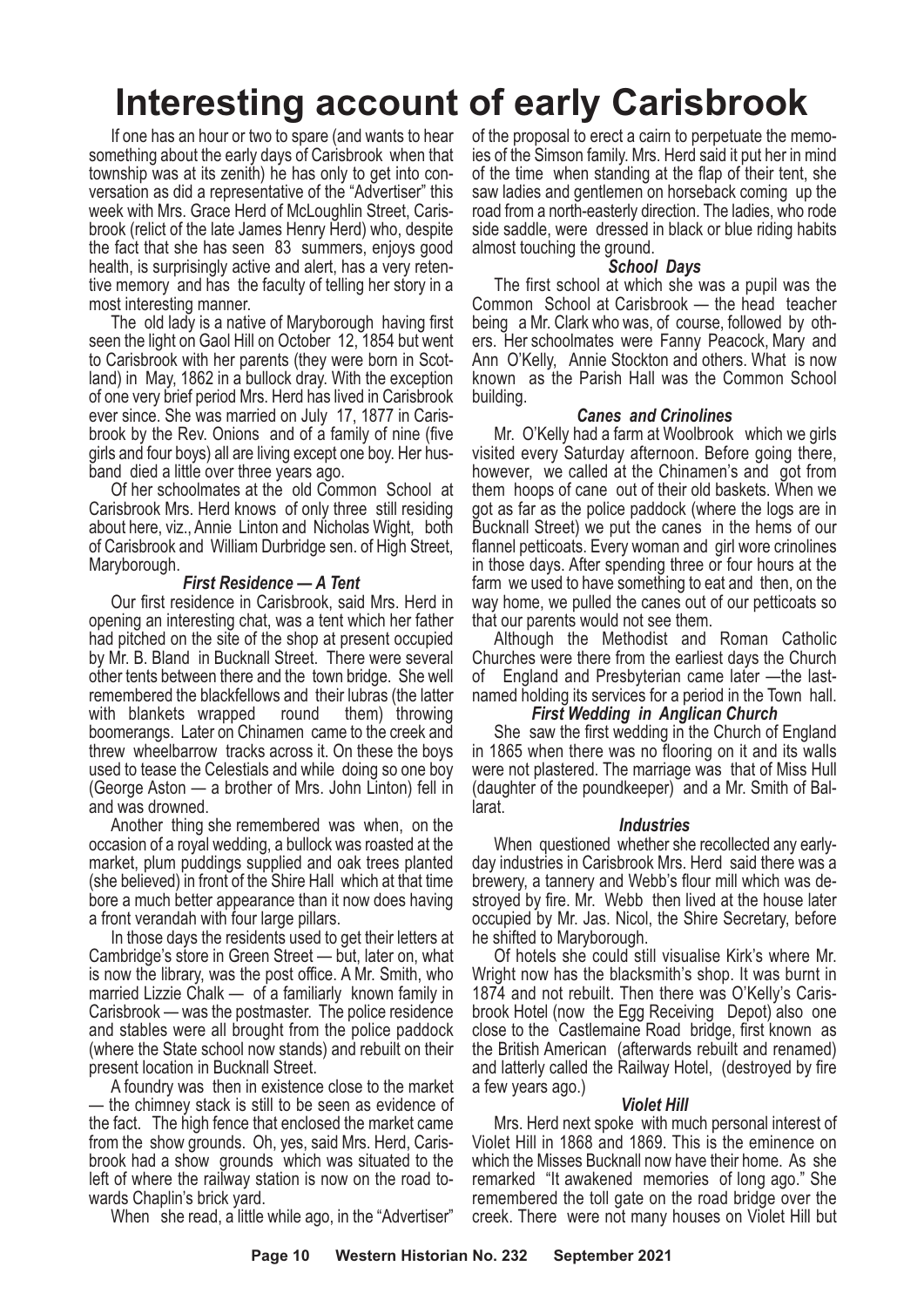among them were those of Mr. and Mrs. Rhoda, Mr. and Mrs. Hudson, Mr. and Mrs. Dolby (until quite recently before he died Mr. Walter Dolby lived in Maryborough), and the Tullaroop Hotel (a two storey building with a large wooden bar attached) of which Mr. and Mrs. Hudson were the licencees. The wife attended to the hotel business and the husband spent most of his time on a farm which is at present occupied by Mr. Small. In the place where they went to live on the Hill were five furnished rooms — two upstairs and three downstairs — with an attached kitchen used by the two families who baked bread in the large brick oven.

Each batch of bread was identified by a distinctive mark. The Dolby family also baked their bread in this oven.

The blacks were still then about Carisbrook and, one day when Mrs. Hudson had cooked chops for two of them what fat was left in the pan they rubbed on their heads of curly hair. Other residents of this particular locality were Mr. and Mrs. Angus Kennedy, Harry Moss and Mr. W. Holliday's parents. The last named and myself have often spoken of the large hobs in the fireplace at Holliday's home — they took up half the space of the room.

Others that she remembered were Mr. and Mrs. Joseph Kennedy, the Jessops and Mr. and Mrs. Sylvester Kelly. Mr. Kelly was a witty and jolly Irishman of whom it could be truly said

"He loved the little Shamrock,

From dear old Erin's isle,

The pride of all true Irishmen.

Look on it, boy, and smile."

Mrs. Herd added that she knew of five generations from Kelly's home.

#### *Passed by the Way*

There passed by, on the Castlemaine Road, close to her home, at 9 o'clock every morning, Cobb & Co's coach from Maryborough, en route to Castlemaine, returning the same evening — also the mail coach from Maryborough to Baringhup and Maldon — the mailman, in his red coat, sitting alongside the driver. In addition there was the gold escort, also from Maryborough, with its four or six mounted outriders. There was no railway line from Castlemaine to Maryborough until about 1874.

There were no houses opposite this hotel on the Hill and waggoners and bullock drivers used to camp there. "No tinkle of the bullock bells and no horses with hobbles on now" remarked Mrs. Herd in a somewhat regretful tone.

Continuing her narrative the old lady mentioned that in those days Mr. Hull (the poundkeeper) lived where Mr. Harold Bucknall now has his home in Urquhart Street. He also owned several racehorses — their stalls being along the high street fence.

#### *Beautiful Fruit Gardens*

Between the property (now Mr. A.H. Dowie's) and the Castlemaine Road (on the bank of the creek) was Attwood's beautiful fruit garden in which were several summer houses and a booth where soft drinks were obtainable at the gate.

There was another hotel (the Farmers' Arms — now

gone) in the hollow on the Castlemaine Road just before coming to the Big Hill.

Many farmers used to pass by in their spring carts — no motor cars in those days. Among them were Gamble, Meredith, James and the Dowies and others from out Moolort way and from the direction of Charlotte Plains, the Harses, McDonalds, Cameron and Berridge and others whom, just for the moment, it is difficult to recall.

#### *The "Thistle" Brand*

Mrs. Herd recalled an incident in this connection. Her mother sent her to Cambridge's store in Green Street for some butter. "Be sure you get Berridge's butter",commanded the mother it has got a "Thistle" branded on it a flower immortalized in the lines -

"Scotland's bonnie monarch, the thistle in full bloom. The foe that dares to tread on it will quickly know his doom.

Should auld acquaintance be forgot." And so on.

#### *Visit to Melbourne*

About the end of 1869 I was asked to go to Melbourne with another family. My mother thought that, as I was only 15 years of age at that time, the distance was a bit too far.

Eventually she decided to let me go but with one bit of advice which I never forgot. It was this: "Don't speak to any man in Melbourne but a policeman." We rode to Castlemaine — some in a gig, others in a dray. There we picked up a train for Melbourne.

That was my first ride in a railways train! We went to Cheltenham to live. By arrangement Mr. Kennedy took me to my grandmother's place at Cecil Street, Emerald Hill (now South Melbourne) and, when there she visited Sandridge (now Port Melbourne) then noted for its heavy sand on all sides. Crossing the old Falls Bridge near Flinders Street, Melbourne she saw below the water rippling over the stones. How different now with the wide river Yarra and the several spacious bridges which span that stream!

#### *Call again in ten years' time*

In March 1870 Mrs. Herd returned to Carisbrook, and has resided there continuously ever since. Besides rearing a family of nine — the youngest is now 42 years of age — Mrs. Herd took her share and played her part in no small way in most of the public activities of the township. Particularly was she keenly interested in the annual hospital carnival. She has seen Carisbrook's rise and fall but what she said in this interview related solely to what had come under her notice in the years 1862 to 1870.

Call Again in Ten Years' Time. With that cheery optimism which seems to pervade her very nature the old lady, in bidding our reporter "Good afternoon" pleasantly said: "Call again in ten years' time, and perhaps another instalment will be given you.

**Mrs. J.H. Herd's interesting account of Carisbrook's early days Transcribed as published from the Maryborough**

**Advertiser November 5, 1937**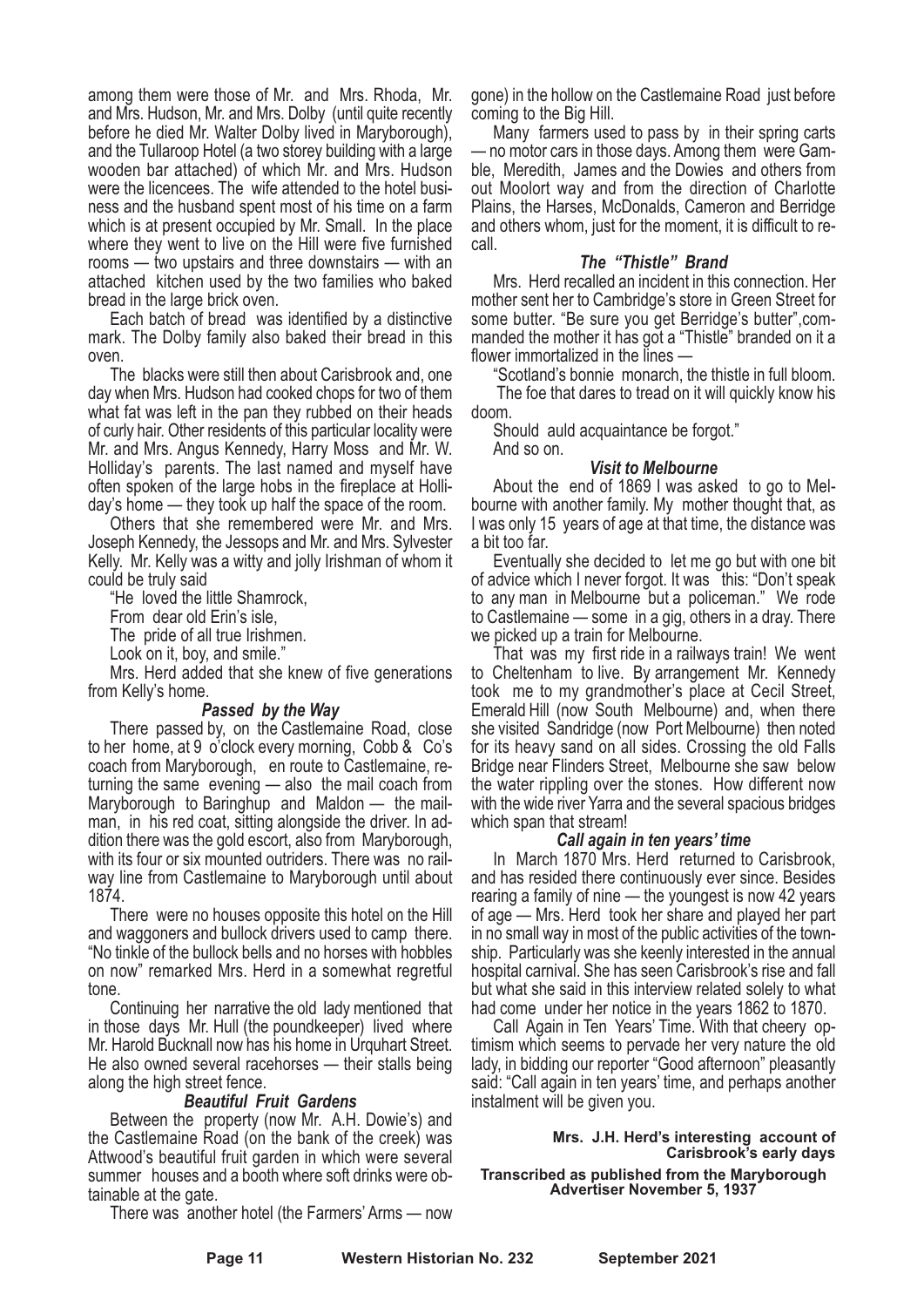### **Heroism remembered from The Union Jack Club Victoria Cross Roll of Honour**

This came through on the members weekly newslet- ter from the Union Jack Club

*Joseph Trewavas VC CGM b: 14/12/1835 d.20/07/1905*

Seaman, HMS Agamemnon, attached HMS Beagle, Royal Navy

Joseph Trewavas was born at Mousehole, Cornwall the oldest child of Joseph Trewavas and his wife Ann Roose. At the age of 18 he joined the Royal Navy and, after less than a vear, found himself involved in the Crimean War landing with the Naval Brigade serving in the trenches at Sebastopol and taking part in the Battle of Inkerman in 1854.

Trewavas was loaned to the gunboat HMS Beagle for operations in the Sea of Azov where the orders were to destroy everything of value to the enemy. A large floating pontoon bridge had been built by the Russians and was the main supply route to Sebastopol. The destruction of the bridge would force the Russians to travel an extra 120 miles to deliver their supplies and two attacks to cut the floating bridge's hawsers had proved unsuccessful, alerting the Russian garrison. A third attempt was made on 3rd July 1855.

In Trewavas own words "As we paddled out of sight of our ship on a little mound we could see the Russians motioning the soldiers on shore… I was pulling the bow oar and when we were near the floating bridge I leapt onto it cut the hawsers and jumped back in the boat again and shoved off...The Russians then let fly. For some time we could not get away as the water was so shallow and the shot came at us like hailstones, wounding three men and riddling the boat with shot. Reaching safety and the protection of our ship our boat was sinking and full of water."

Citation "Particularly mentioned as having cut the hawsers of the floating bridge in the Straits of Genitchi under a heavy fire of musketry on which occasion he was wounded."

Trewavas was present at the first investiture at Hyde Park on 26th June 1857 and received his medal from Queen Victoria. He served for another seven years in the Royal Navy before returning to Mousehole where he married Margaret Harry in 1866. They had three chil-

## **Scotland's Greyfriars Bobby**

This is a new sculpture of Greyfriars Bobby — created to mark the 150th anniversary of the little Skye Terrier's death on 14th January 1872. The sculpture is made from granite and has been placed in Greyfriars Kirkyard in Edinburgh near the memorial stone that many people will already have seen. Greyfriars Bobby was the little dog that became famous for guarding the grave of his master, John Gray, for 14 years until Bobby himself died. Whether the story is true or a myth it's a tale of loyalty and love that touches many people.



**Joseph Trewavas VC winner**

dren and following tradition, he bought a fishing lugger naming it Agamemnon after his first Navy ship.

Late in life in early 1905, Joseph suffered a stroke and fell into depression which sadly led to him taking his own life. Lest we forget

**Source VCGC.ORG.UK**

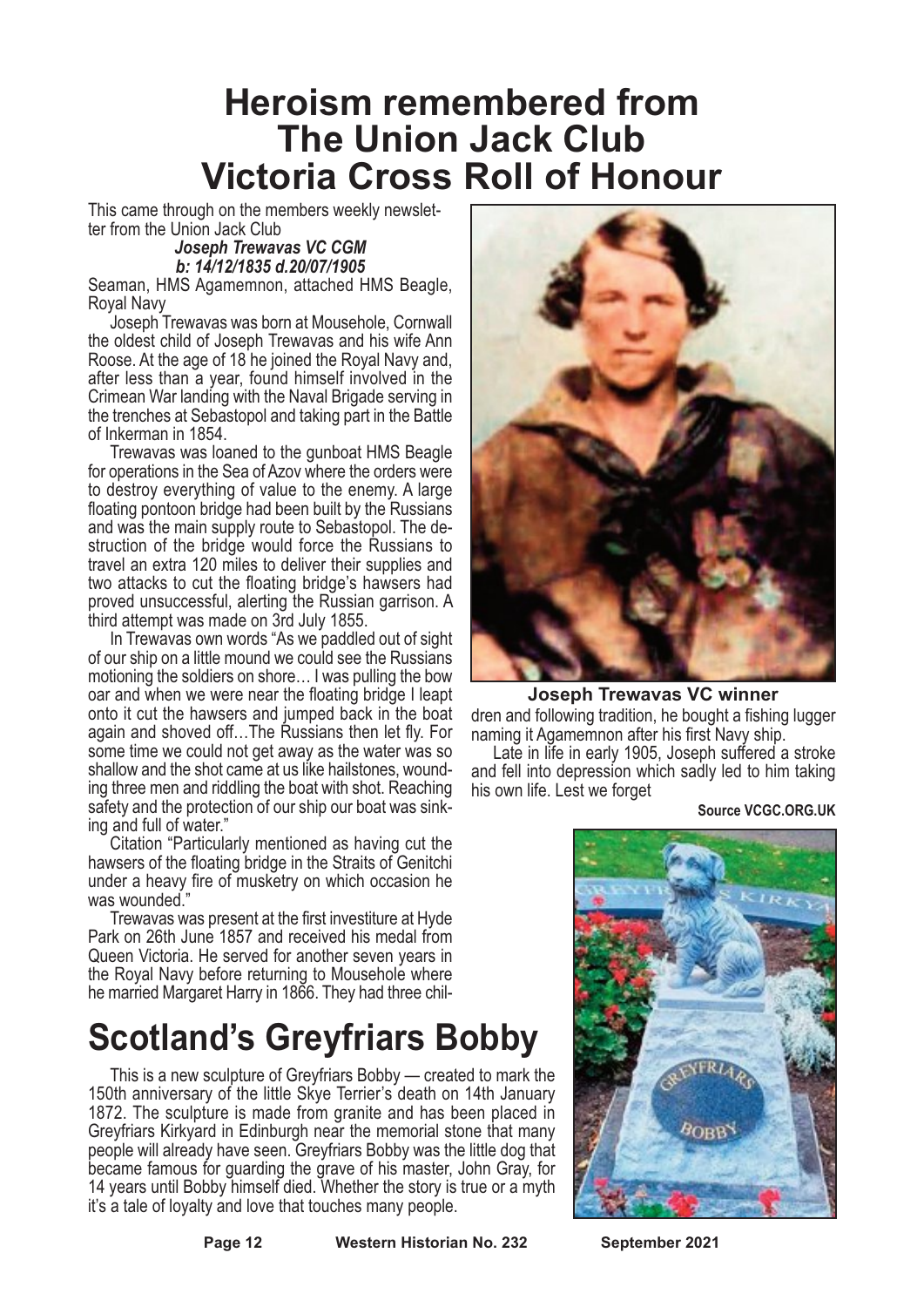### **Lieutenant Colonel William McKenzie**

William McKenzie was born on 20 December 1869 at Biggar, Lanarkshire, Scotland to farmer Donald McKenzie and his wife Agnes. He was the third of nine children. In 1884 at fourteen years old they migrated to Australia and settled near Bundaberg, Queensland. There, he and his siblings worked for his father on their sugar cane farm and smallholding. In July 1887, after several encounters with members of the Salva- tion Army and <sup>a</sup> deep personal conviction, William McKenzie became a devout Christian at the age of nineteen. In January <sup>1890</sup> he received his first appointment

as a Salvation Army Lieutenant and, by October that

year, was promoted to Salvation Army Captain. On <sup>21</sup> June <sup>1899</sup> William McKenzie married fellow By 1911 William and Annie had four children and had settled in Bendigo where William was a Salvation<br>Army Brigadier.

After the outbreak of the First World War William McKenzie was officially appointed as chaplain to the 1st Brigade of the Australian Expeditionary Force on 25 September 1914. He embarked on the Euripides on 19 October 1914 as the chaplain attached to the 4th Australian Infantry Battalion arriving in Alexandria on <sup>3</sup> December 1914. On <sup>25</sup> April <sup>1915</sup> McKenzie ar- rived at Gallipoli with the first troops to land however stayed on the boat helping doctors attend to wounded men. On 10 May 1915 he was allowed to disembark and, in his first ten days ashore, McKenzie buried approximately 170 men, often while under fire.<br>McKenzie was with the 4th Battalion as they took part in the Battle of Lone Pine in early August 1915.

By this time McKenzie had earned the nickname<br>"Fighting Mac". With the evacuation of Gallipoli in De-<br>cember 1915 McKenzie travelled to France. Throughout all of his war service McKenzie buried the dead and helped the wounded. He also held services in the trenches when possible. McKenzie became known for his efforts to uplift the spirits of the men across Egypt, Gallipoli and France through organising large concerts and meetings in which songs (some of which were composed by McKenzie) were performed.

McKenzie was mentioned in despatches and later gazetted a Military Cross on 3 June 1916. With the strain of his immense work load McKenzie suffered many bouts of ill health and depression. He was requested to return to Australia and did so in early March 1918.



**Lieutenant Colonel William McKenzie.**

Upon his return William McKenzie spoke in many Memorial Meetings with high attendance — largely from diers. However, after his return from the war, he con-<br>tinued to have poor health and suffered from nightmares and memory loss. William and Annie resided in the Sydney suburb of Earlwood from 1938 and he formally retired from active ministry on 1 March 1939. McKenzie's long illnesses ended on 27 July 1947. He died at the age of <sup>77</sup> and was buried in Rook- wood Cemetery, Sydney.

**Article and photograph from Australian War Memorial.**

### **"Tarrone Estate Soldier Settlement"**

**Book available from Koroit & District Historical Society Inc. P.O. Box 118, Koroit Vic 3282**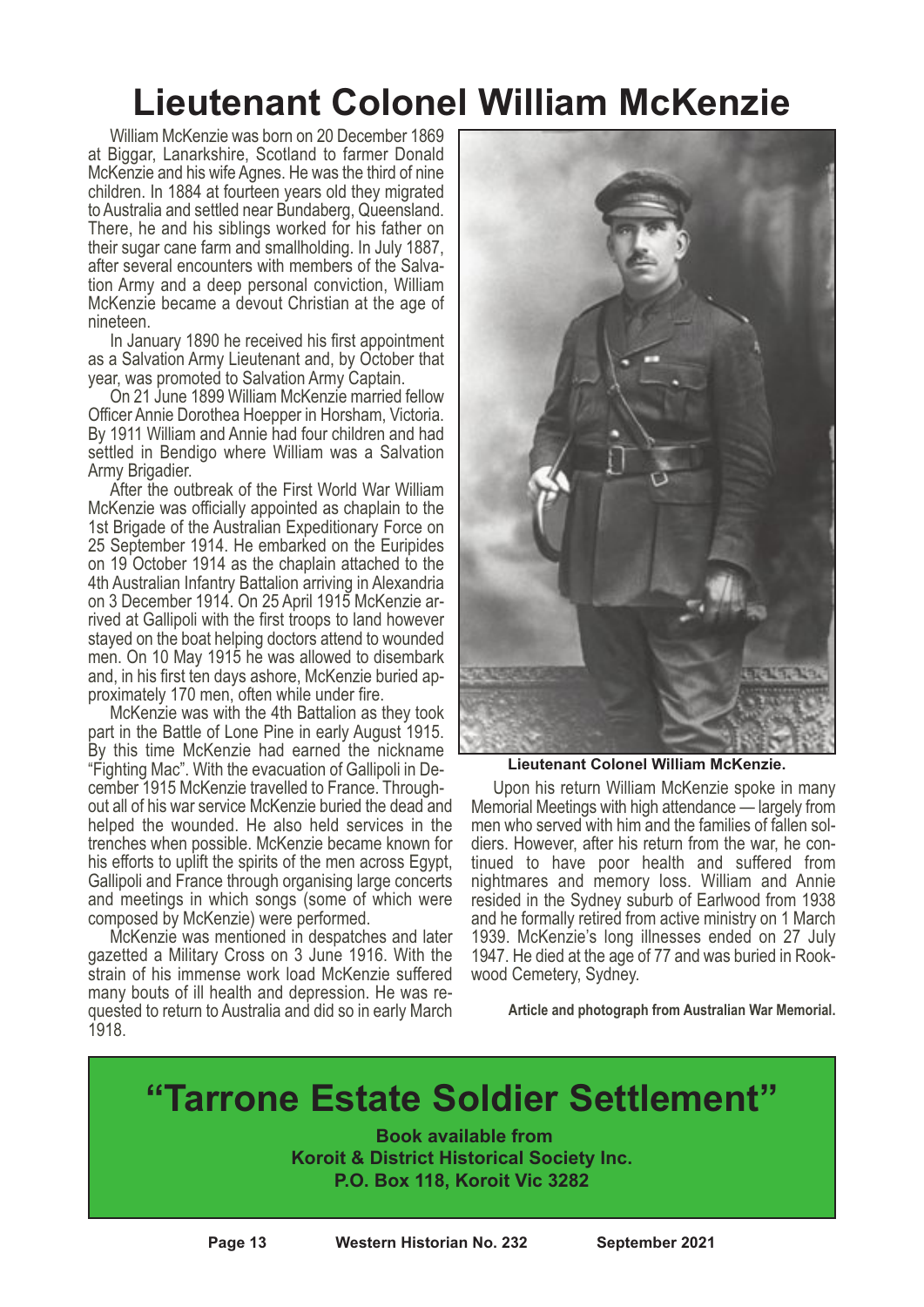### **Florrie Hodges fire heroine**

There has been a lot of talk about heroes this year — whether they be firefighters, front-line health work-<br>ers, teachers, one-hundred-year old ex-soldiers walking to raise funds for Great Britain's National Health Service or just ordinary folk doing their best to make the best of 'interesting times'. This post makes public some of my recent thoughts about the way this talk is gendered,<br>and sometimes careless, through the telling of an his-<br>torical story.<br>Before the global pandemic re-framed all our work-<br>ing lives I'd been thinking about what it mea

hero and released some of my musings to the public at an International Women's Day event at Public Record Office Victoria in early March. (It seems <sup>a</sup> world away — <sup>a</sup> time when events with real audiences took place but it was only two months ago!) I was angry about a social media post from Bettina Arndt who, in order to make the point: "As always, it's usually men who do the really dangerous, difficult work protecting everyone else' had neglected to check if the firefighter depicted in the image she used was, in fact, a man. She wasn't and the follow up comments were scathing. Thank goodness for an immediate feedback system to set the

This got me thinking; in an age before social media and quick responses, short concentration spans and even shorter news cycles, how many stories have been written over? How many courageous acts committed by women are forgotten? In the spirit of the Australian Women's Register's (AWR) core business, to research and publish the stories of women that might not otherwise get told AWR co-editor Helen Morgan went

searching.<br>A story from 1926 caught her eye. On February 14 1926, <sup>a</sup> date now known in Victoria as Black Sunday, <sup>31</sup> men, women and children were burnt to death in the region around Erica, Noojee, and Powelltown. At that time it was the worst bushfire disaster in the history of Australia but, as John Schauble's excellent article about these 1926 fires reminds us, it's amazing how quickly events can be forgotten when bigger, seemingly more catastrophic, events happen subsequently. The 1926 fires in Gippsland have been 'jettisoned to <sup>a</sup> more dis- tant past' he says barely memorialised in art, literature or history — despite killing more Victorians, proportion- ately, than any fires before or since except the <sup>1939</sup> fires.

Schauble points out the various social and political lessons we learned (and forgot?) from these fires but we should also remember the 1926 fires better because of their human cost. They devastated small communities in Gippsland and the impact of that trauma is a living memory for descendents of some survivors. Through the story of Florrie Hodges, a teenager who survived the fires and became a celebrity for her heroics, we can explore themes that resonate nearly one hundred years later such as the nature of celebrity, gen- dered narratives of heroics and the intergenerational impact of unresolved trauma. It is the latter of these

themes I'd like to reflect upon here — with passing reference to the gendered nature of fame and heroics.<br>Florrie Hodges was a fourteen year old girl from a

mill settlement near Powelltown whose heroics cap-<br>tured the national imagination. On Sunday February 14,<br>1926 she was at home with members of her family when the fire exploded about them. Instructed by her mother to take the children to safety — she walked for some miles with her three younger siblings — Rita, Vera and seventeen month old Dorothy — finally lying down on a train track and shielding them with her own body when there was nothing to do except allow the fire to burn over the top of them. They all survived but Florrie received horrific burns to her legs and back. She

abled and disfigured.<br>Stories of the heroics of 'the little bush girl of Pow-<br>elltown' emerged quickly after the fires were put out and Florrie Hodges became something of a celebrity. Her bravery was recognised far and wide; she was awarded a Royal Humane Society medal and a testimonial fund launched and administered by the Timber Worker's Union raised some £1000 to be placed in trust until she was 21 (her father being very anxious about her future and the need to make sure that the funds were to be clearly available fo her own use.) Politicians, unionists — even famous actors were keen to share the stage with Florrie at various events held in her honour. Impor- tant labour figure Jean Daley spoke at an event held in May and the actor, Louise Lovely, appeared at one in September along with a range of other artists and the Returned Soldiers Memorial Band.

Schauble suggests that the 1926 fires produced little in the way of cultural product but maybe the issue is that what little emerged was focused on a fourteen year old girl. <sup>A</sup> souvenir booklet was published, 100,000 pho- tographs distributed to schoolchildren across the na- tion, Queen Mary and the Duchess of York proudly received photographs of the 'Australian Heroine', <sup>a</sup> spe- cial gramophone recording of Florrie telling her story was released and Mary Grant Bruce wrote a special version of her story that was published in the School Magazine. She, through her deeds, was variously de- scribed as 'carrying the spirit of many <sup>a</sup> pioneer mother exhibiting 'the endurance of a Spartan and the pluck and fortitude of Nurse Cavell' and equalling the heroics of soldiers in the Boer and Great Wars. 'The battlefields of South Africa, Gallipoli and Flanders' said Jean Daley at her testimonial 'had not furnished a braver deed than the act of heroism performed by the little bush girl of Powelltown.' Florrie was very proud of the various honours and accolades she received but using a modest heroes' refrain familiar to all of us when asked to speak told people 'she thought that any Australian girl would have done what she did'.

And despite a small glitch with a poorly attended Sydney event (organised by the Feminist Club and the League of Child Helpers) after which Sydneysiders were scolded for rushing to greet 'every visiting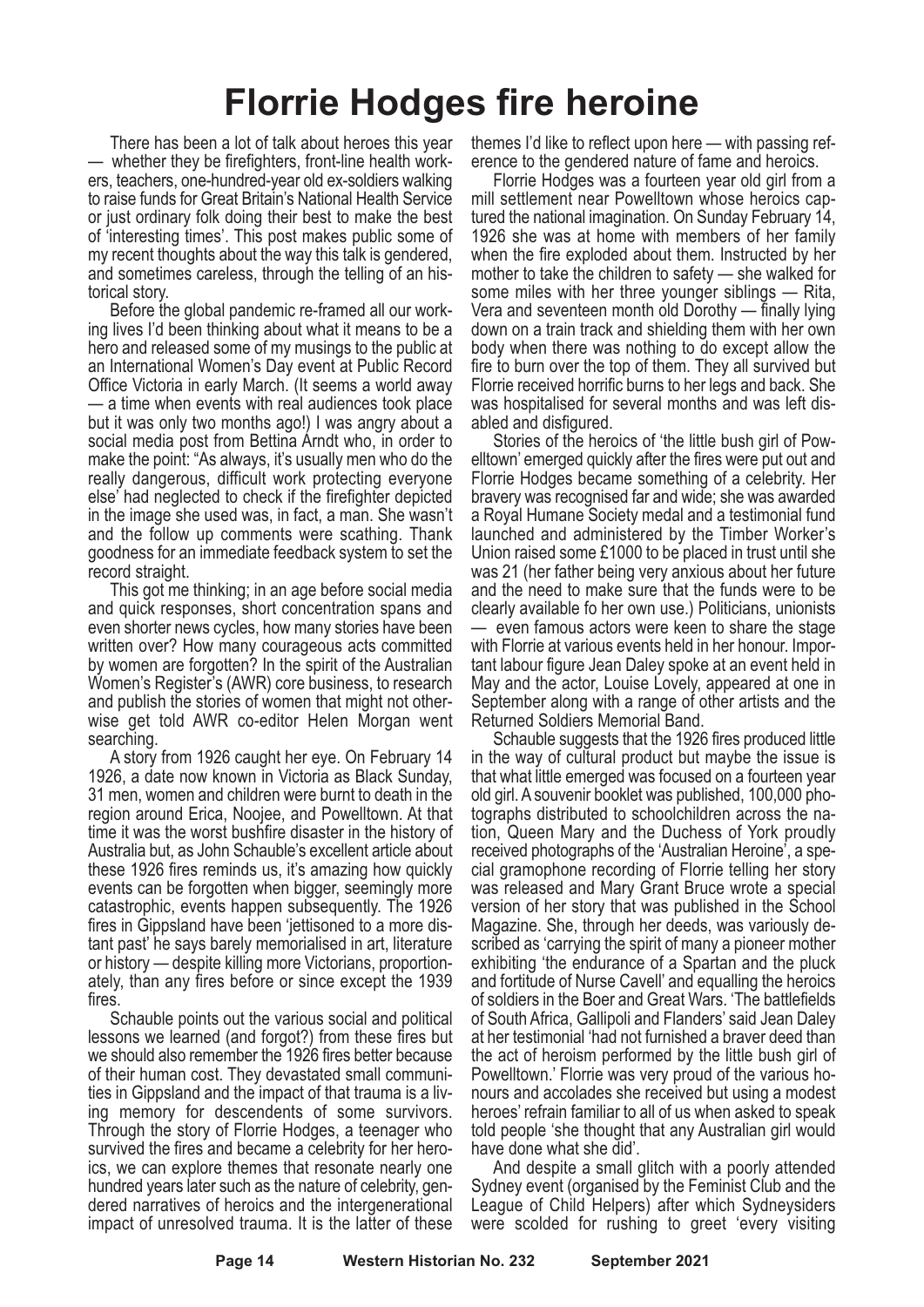celebrity' but not the girl 'descended of the race that gave the world the Anzacs' who exhibitied 'the most outstanding act of heroism of the year — if not the decade' — Florrie's story still resonated some years after the events. In a 1931 issue of The Freeman's Journal children's submissions were published under the title 'My Favourite Heroine'. Ten year old Enid Casey asked her readers 'Do you remember the story of Florrie Hodges' and explained why she was 'her favourite Heroine'. And, during 'fire season' in 1934, the story of 'the 'Heroine of Black Sunday' was retold in the wake of severe fires in Tasmania and Victorian timber country. After this there is little to be found about Florrie and her life after the fires. Perhaps, after the 1939 fires, all other fires paled into historical insignificance.

Perhaps there are other reasons to explain Florrie's loss of celebrity over the years that relate more directly to her own life experiences after the fires? Finding an online image of her bravery award and the purse presented to Florrie at the testimonial in her honour created a chain of correspondence between Helen Morgan and a member of Florrie's extended family Joy Welch. Helen found the name of the donor of the purse to Museum Victoria via their website and this act of curation provided her with a contact to Joy.

Joy offered to collect stories at a family gathering to be held in early February. Florrie passed away in 1972 but several elderly relatives who remembered her were willing to talk about what they knew and remembered. Many of them became very emotional while doing so but persevered because they wanted Florrie's story better known. 'They thought the importance of remembering and recognizing her bravery, [talking about] what had happened to her goes quite a way to explaining her life after the event' said Joy. It had not been <sup>a</sup> particu- larly happy one. <sup>A</sup> nephew, now 87, remembers her well and speaks

of his visits to her house in Lyonville near Trentham. Florrie married her cousin, Bill, (soon after the acci- dent), when she was sixteen. Bill worked in the timber mill and he had a couple of serious injuries so both he and Florrie would have been in constant discomfort or pain. They lived <sup>a</sup> very simple life. Florrie was remem- bered as <sup>a</sup> tough, no nonsense woman who didn't talk much. She never spoke of the fire, the attention after- wards or the impact it had on her or her body. Her pref- erence was to seek company at the pub where she was seen regularly an uncommon sight in those days. Most other women were at home with the children but Florrie was often to be found at the local — drinking with her husband. Due to the couple's history it seems that the extended family looked out for them as much as possible. Everyone knew they both had alcohol issues and everyone attributed that to the trauma they experienced.

They had six children, (with only four living to adulthood) and the trauma was intergenerational. Their daughter Nancy had a number of children who were mainly placed in care mainly due to her alcohol issues. Their son Bill did not have children but he passed away in a Salvation Army home as a chronic alcoholic. Little

is known about the two youngest children but it is known that all of them had been in and out of care due to Florrie and Bill's inability to care for them. The extended family tried many times to take them all in (especially the two little ones) but the State judged their own families to be too large to permit them taking in any additional children. Some family members who Joy spoke with still got emotional when they spoke about their parents not being allowed to take care of them – they didn't want the children to be placed in an orphanage. They were acutely aware that if it hadn't been for Florrie their mothers would have perished in the fire and they would not be there, in 2020, telling her story.

It is important to Florrie's nephew that Florrie be remembered because the past lives on in the present. His son, a Country Fire Authority (CFA) member, rescued people in the 2009 Black Saturday fires. He suffered from Post Traumatic Stress Disorder (PTSD) so the family's knowledge of Florrie's story helped him to understand the impact similar trauma could have on his own son. He knows how trauma unresolved or dealt with can continue to play out for years to come. It has made a difference to them as they create a pathway to recovery for their son.

In her email Joy Welch sadly noted that 'in saving others Florrie lost herself' and talking about it now we can see the far-reaching implications for Florrie, her children and her grandchildren. Even at the time there were commentators who recognised that risk. Dr Irene Stable, the Medical Officer for the Victorian Education Department, observed with some foreboding that:

The child will bear the marks of the fire throughout her life as an external manifestation of her suffering; nothing will ever reveal the deep scar which this terrifying event has left on her memory; nothing will erase it…'

It's fair to say that nothing ever did. Recognising Florrie's story is to recognise the dam- age that continues to be done when past trauma is not acknowledged. It's not just about celebrating bravery as achievement – it's about remembering that for very many women (and men) bravery as 'achievement' has come at a significant cost. Honouring the stories of brave women like Florrie helps us to reimagine what it means to be brave and how careful we must be with our heroes. This post could not have been written without the

extraordinary research skills of Helen Morgan whose

contribution kick-started the process. The author also extends her gratitude to Florrie Hodges' extended family (particularly Joy Welch) for so generously sharing their stories.

#### **Have you an interesting story to tell. Contact editor on robinparker81@hotmail.com or snailmail to**

**21 Fraser street, Maryborough 3465.**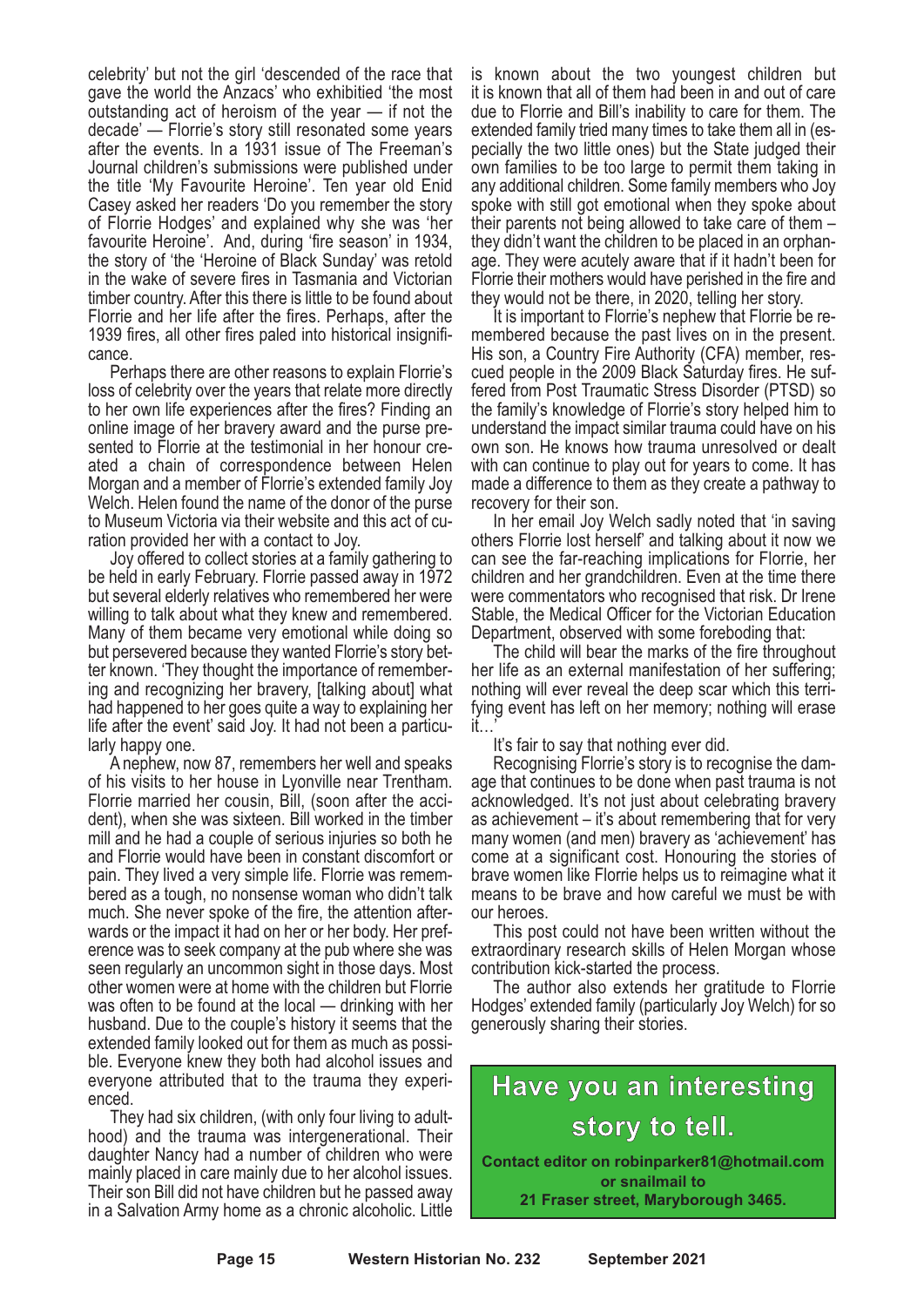### **Ann McDonald (nee Maxworthy) 1859-1949 Moolort Post Mistress**

Ann was the second child of Fanny Lock and George Maxworthy. She married Walter McDonald after spending all her childhood and youth in Moolort. In fact her whole life was spent in Moolort. Walter the son of Walter and Charlotte McDonald, (local farmers) had the nickname of "Nipper" because he was a small lightly built young man — but he was also described as a "lovely little man with a pointed black beard" something like Sir Walter Scott — that other famous Scot. This Scot's ancestry was evident when, each New Year's Day, the Highland Sports at Maryborough brought out the kilts for Walter and his brother Bill. They dressed in the tartan kilts — Bill with the bagpipes and Walter with his dancing  $-$  were a part of the festivities.

Walter could turn his hand to anything. He cracked blue metal with a napping hammer for the Castlemaine Maryborough road — long before the days of stone crushers. At another time, when the plains and Loddon flats north of Bendigo were being opened up for smaller farmers, Walter drove a bullock team and wagon from Maryborough to Pyramid Hill on a regular weekly run — carrying stores and requirements for the new farmers and carrying wheat, wool and other farm produce on the return. He slept under the wagon or the stars and lived on wild turkey and damper.

The Moolort Post Office had been in the Lock - McDonald family for 66 years. Ellen Maxworthy was Post Mistress from 1880-1882 then following her marriage with James Griffiths she continued in 1883-85. It was then transferred to Henry McMeekin and, in 1891, transferred to Ann McDonald who was Post Mistress until 1949. Quite a notable contribution to the Moolort community by Lock descendants.

For many years Walter McDonald met the 11.00 am train from Melbourne to collect the mail bags (which were not large or heavy) on his push bike but in bad weather he would use the horse and gig. There was not a great deal of mail but all of those farmers who received a daily paper had it mailed under separate cover. He went again to the Station with the outward mail for the 4.00 pm train to Melbourne.

The Post Office (which was a room in the McDonald residence) was on an acre of land adjacent to the Moolort School — sufficient land for a small orchard. The fruit there is still delicious and grazing for a horse and a cow — though the cow mostly was tethered on the roadway or in the "long paddock" as the road was known to the locals.

Post Office records of the period (received from Australia Post in 1984) make very interesting reading. The Post Office, which opened on 1st June 1870, had been operating for 10 years before Ellen Maxworthy was appointed Post Mistress her initial salary being £12 (\$24) but in 1885 this had been increased to £24.

On 12th February 1889 Rebecca Wyley the eldest daughter of Fanny Maxworthy's marriage to William Wyley, became Post Mistress and on 26th May 1891 it was transferred to Ann McDonald (the eldest daughter of Fanny's marriage to George Maxworthy.) The letter from Australia Post stated that "We have included details of the early Post Mistresses. There is no information for the period 1891 (that was when Ann McDonald became Post Mistress) to 1926 but this seems to be because the same Post Mistress held the position during that time.

The Post Office became a Telegraph Office on 21st January 1926 (modern inventions at last caught up with Moolort). The hours of opening were 9.00 am to 6.00 pm and 7.00 pm to 8.00 pm with an opening fee of one shilling and six pence (l5 cents) — This being the cost of making a phone call outside the hours of opening. In 1944 the Post Office sold Federal Tax Stamps. This was part of the War effort.

It is not certain when daughter Anne took over the responsibility for the Post Office (the only official documentation is the 1949 death of A. M. and transfer to Miss Anne McDonald".) But Anne must have been acting in that capacity for several years as, by 1949 mother Ann was 89 years of age. The next recorded detail is 9 March,1949 transfer to Mrs Margaret Elizabeth Lee on 1 April,1949.

Modern telecommunications caught up with the Moolort farming community and, in 1967 the old manual exchange of the McDonald's was up-graded to a Rural Automatic Exchange. The Post Office closed in June 1973 after 103 years service to the Moolort community.

There were 10 children in the family of Ann Maxworthy and Walter McDonald - Ellen 1881, Harry 1882, Elizabeth 1883, William 1884, Margaret 1888, George 1891, Florence 1894, Colin 1896, Annie 1900 and James in 1904.

All of these had children, grandchildren, great grandchildren and great, great grandchildren.

> **Adapted from the book "Lock Living Legend" By Alan W. Lock**



**Page 16 Western Historian No. 232 September 2021**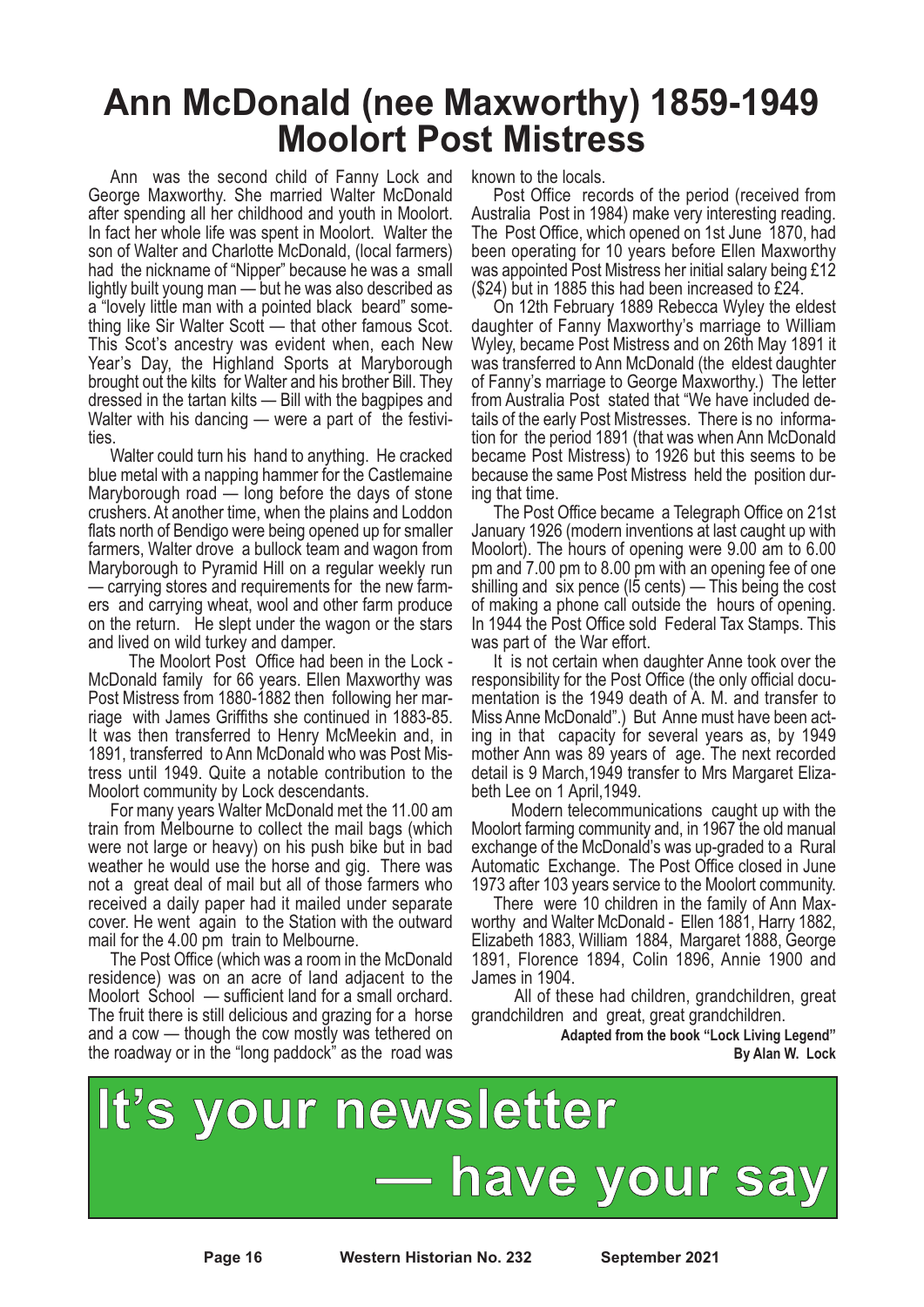### **A new lease of life for derelict pub**

Take a short drive anywhere around the outskirts of Maryborough and they are not hard to miss. Crumbling blue-stone walls remnants that hold the memory of a time when the central goldfields was a thriving frontier outpost, bustling with gold-fevered miners, store owners, bakers, butchers and – most common of all – pubs.

Much of the past is now hidden by trees and long grass or serves as shelter for local livestock. But some, like the pub at Red Lion, have been offered a new lease of life as they are restored to homes for a new generation of owners.

Lisa Vuillermin never intended to buy a tumble-down 1850's era pub. She came to

the area about five years ago to look for a house for her sister and as they were looking through a local real estate magazine Lisa came across an adv. for the old pub at Red Lion.

"I said to my sister 'I'd love to go and look at that that looks really interesting," Lisa said.

"So we went and looked at it and it was a little bit romantic. I just sort of fell in love with the idea of the project and, actually rang the agent on the way home and made an offer.

"I saw it that day without any intention of buying anything but made an offer the same day."

Although few people would impulse-buy a derelict pub Lisa was not totally naïve about the work involved in restoring the building back to its former glory. For many years Lisa worked as an 'apprentice' to a woman whose passion was restoring old homes and buildings.

Eve Hayman was an extraordinary woman with an extraordinary amount of knowledge. She restored a number of Victorian homes in Melbourne and she also did a beautiful stone property in Kyneton.

She was the foreman on all of her jobs – very hands on. She managed every tradesperson; she didn't employ a builder to oversee it.

Working with her there was lots of sweeping floors and painting walls but also helping her source materials; going out and finding that one place in Melbourne that sells that particular skirting board from that particular era."

One of the first things Lisa needed to do was rebuild the walls ready to install the roof and protect the building from the weather.

"It was starting to crumble; the rain had got down in all the walls and was starting to effect the mortar. With old buildings there's a point where you can't bring them back. The pub was at that point where I thought if someone doesn't do this it will be gone."

Lisa's mentor's son, Mark, is partnering with her on the project and together they are working on a vision for the old pub that is beginning to take shape. They have intentionally used local tradespeople and suppliers since the project began. Local stone mason Paul



**The old Red Lion Hotel during the renovations.**

Middleton completed the work needed on the walls and the roof trusses were completed by builder Tim Carroll.

One person who has a particular interest in the pub is local resident Carol Pascoe. Carol's family go back for generations in the goldfields and her ancestors once owned the Red Lion pub.

"Back in those days there were over 100 pubs in the goldfields," Carol said.

"This was just one more pub on the road between Clunes and Maryborough and like all pubs it has its share of stories.

While Carol has no specific memories of tales told at the pub she has a few family photos taken back in the 1800s when it was a thriving business. One image shows the Nicholson family (of which Carol is a descendant" standing proudly outside the premises in their finest clothes.

Like many families stories have been passed down the generations and Carol says it is difficult to know what is true and what isn't. At one stage there was talk that the pub was being run as a house of 'ill repute'; another story has babies born to female staff that may or may not belong to the family's many sons.

Whatever the past held — as the new owner Lisa is determined the future is a bit more certain for the beautiful bluestone building.

"We will soon be at the stage of making it a habitable building" Lisa said.

"Whether we use it as a weekender or a home we're both very keen to get it finished so that it is a livable house. We are also in the process of restoring the garden. Mark is very busy planting about 100 trees on the property.

"Or we have talked about potentially selling it when we finish and doing another one because we have both enjoyed the process so much – most days!

"I drive past those buildings and think 'It's so beautiful if someone doesn't take it on it will be gone forever'.

"I like making things beautiful again."

**March 31, 2021 Goldfields Getaway**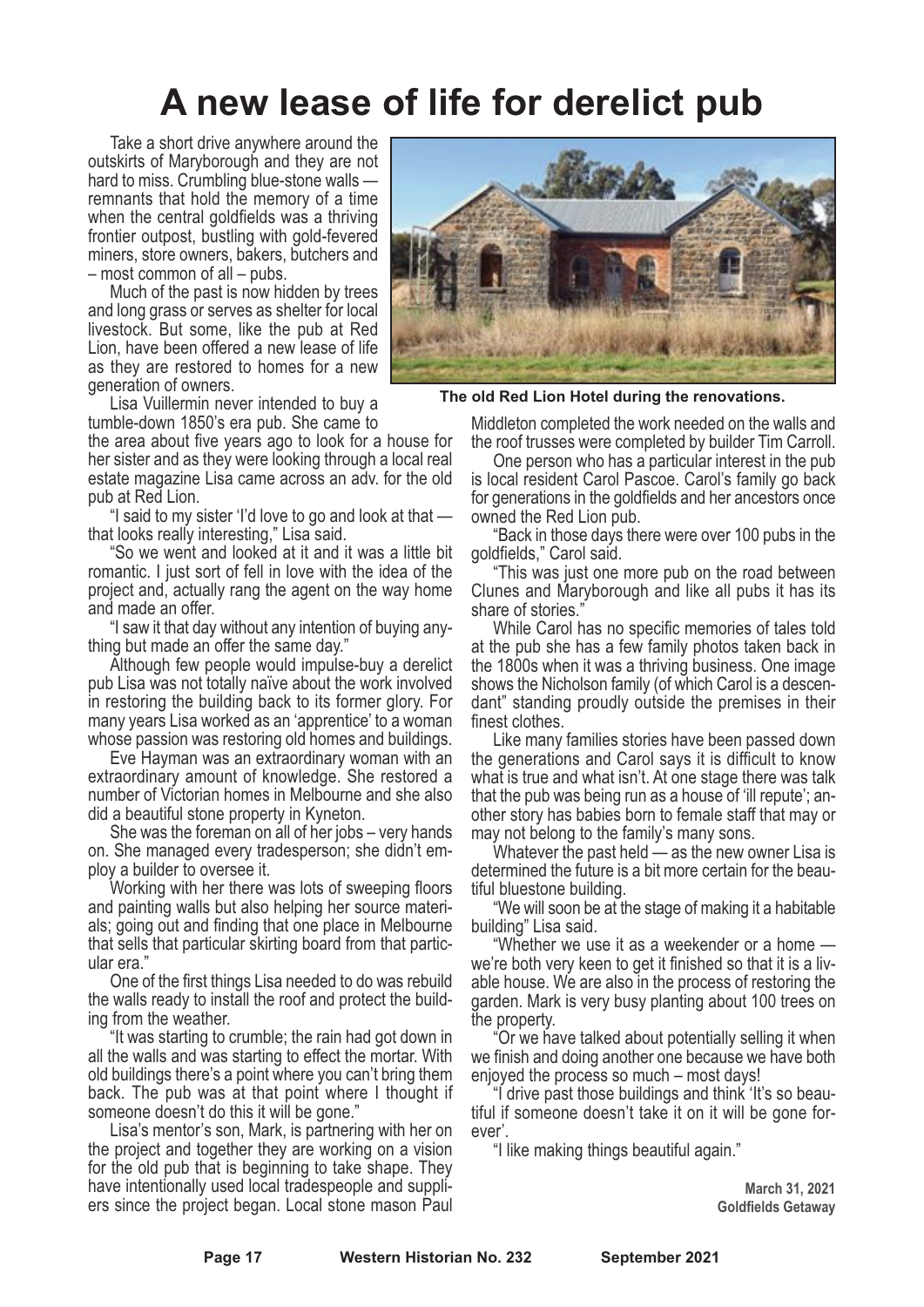### **Dust storms and puddlers**

*Local historian Judith Healey shares her memories of growing up in an extended family in regional Victoria and reflects on the challenges faced by her ancestors as they raised children at the height of the goldrush in the Central Goldfields.*

#### *Mildura*

My father died when I was little and my mum worked at the hospital as a theatre sister and worked different shifts. So, until I was about 10, I was raised by my grandparents on a farm in Mildura. I can remember Mum coming home at different times and she always had these lovely soft cool hands.

My grandparents were the complete framework of my life when I was little. They were really ordinary, old fashioned people. There were certain things you had to do and it was part of the whole fabric of life.

Growing up with them is where I got the values and social moves that have stayed with me my whole life. You didn't discuss money and the only people you didn't mix with were people who drank and didn't behave themselves in public. Even today, at my age I still feel guilty going into a hotel because I think Granny will tap me on the shoulder and tell me off.

We thought it was a wonderful childhood — we didn't know that there was a difference in people being poor, that was never discussed.

Although they had electricity Granny always had the wood stove because we had the Mallee roots to burn in Mildura.

All the cooking was done on a wood stove. Granny had a large pot she would make soup in — so nearly all the winter you would be able to have a bowl of soup whenever you wanted. By putting the pots in certain places on the stove they stayed warm or boiled madly — whichever. Women had the arranging of the fire down to a fine art. They knew if they put a certain size log on at whatever time how long it would stay hot for and what they could cook. The wood stove would have been going all winter and we had the wood fire in the lounge.

All of the washing was done in a copper and a wash trough. Granny would light the fire underneath a big copper bucket and fill that with water and soap. When the copper boiled she put the clothes in. Then she would haul the washing out, rinse them off and the special whites – going-out whites like shirts and blouses – used to get this blue put in them. Then Granny would rinse again, hang them to dry and iron them. And woe betide if there were any marks!

Granny had flat irons and then she got one they put coals in. You would get the coals out of the fire and

open the lid and fill it full of coals — that was <sup>a</sup> bit flash. Groceries and meat would be delivered. <sup>A</sup> man would bring the groceries like biscuits, tea, coffee and sugar and the butcher would come in a little covered car. He had all the animal carcasses hanging in the back of the van and he'd chop off the leg or whatever you wanted then Granny would have it on a plate covered in a tea towel and put it in the ice chest.



**Judy Healey Carisbrook historian.**

We had an ice chest that was a bit taller than table height. They were generally made of wood and you lifted the lid up; the top was lined with tin and holes in the bottom. A man would come and put a big block of ice in it and you would shut the lid and it would last about a week before it melted. Us kids used to get into trouble because we'd drink the water.

I remember some wonderful teas on a Saturday night when all the different aunts would arrive. I realise now it was mostly aunts because the uncles were away at the war.

The table would be full and there would be about four stands with cakes on them — big cream cakes, and scones and two big legs of lamb. In the summer they were served cold and we'd have wonderful salads.

Another time the women would all get together was to pick the fruit. In those days most of the farmers had fruit trees – almonds, apricots, plums, olives – around their fence line. When it was time the women would come together and help each other pick all the fruit. Some of them dried the fruit and some of them packed it in boxes and sent it to Melbourne and that was their

personal 'pin' money. They grew grapes and fruit on the farm and Grandad didn't have a tractor. He had a horse and cart and we'd go into town every so often and get bags of chaff and stuff for the horses — all that heavy farm stuff. We thought it was wonderful — you were re- ally grown up when you were allowed to hang your legs over the side.

I can remember Uncle Reggie came out to visit with his first motor car. That would have been in the mid-40s. He came out with what I know now was an Austin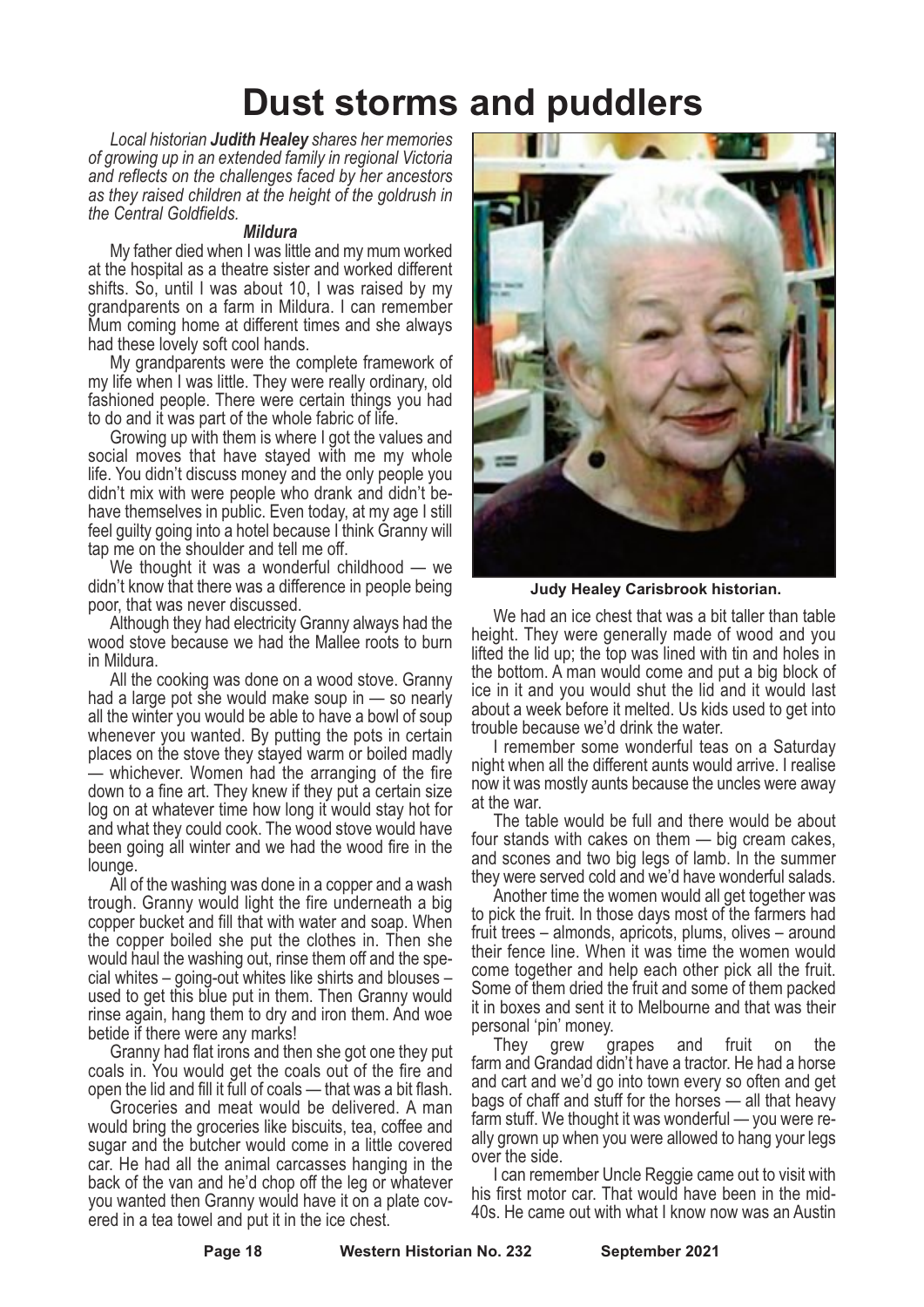7 — a little green thing. We thought it was the funniest thing when Grandad got in it – he was six-foot-five and he was all folded up in this little car. Another exciting thing <sup>I</sup> remember was the dust

storms. It was a big deal; everyone would run around saying "There's going to be a dust storm". We would have to get busy putting towels and blankets on the doors and windows. It would get dark in the middle of

the day and the sky would go red.<br>I don't know how long it would last but Granny used to play the gramophone to keep us amused — so we didn't mind it at all — we weren't frightened. Then, when it was over, we had to go outside and sweep all the dust off the veranda. We used to take the mats outside and beat the living daylights out of them with this special shaped stick.

We had a radio and it was a big deal to sit on Grandad's knee and listen to the news – the whole world had to be quiet while he listened. He'd growl about the different politicians the same as the grandads do now.

The next-door neighbours were Italian/Australian and weren't allowed to have guns during the war so when they wanted to kill a pig, they would ask Grandad. Of course us kids weren't allowed anywhere near it so we'd get up on the roof of the shed and lay down and watch.

We thought it was marvellous. We would see the grandfathers and the husbands and men all running around chasing the pig. Then Grandad would shoot it and the Italian grannies and women would butcher it

Although times were hard people didn't know any different.

#### *The Goldfields*

Many years later, when my children were grown and raising their own families, I started researching our family history. I got back as far as Ann Smith (nee Hempsall) — my grandad's grandmother. By going through the church records, rates and newspapers at the time I have put together some of the life of my grandmother three times back.

Ann came out here as a migrant to Western Australia in 1841, got off the boat and got married. It didn't seem to be very long before she had a baby — my great grandmother. Between the time she was married until <sup>1851</sup> she had five children and then moved to Vic- toria.

The family came by boat from Western Australian. Another baby was born when she got off the boat in Melbourne. Then the whole family trundled up here to Central Victoria.

They had to walk as there were no trains or buses in those days. They had six children and she was pregnant again. They stopped in Castlemaine for a little while because the priest there did the baptism for a few of the children.

She was one of thousands of people who travelled

to the goldfields in the1850s. Near the railway crossing by the old mill in Marybor- ough, off to the side it looks like <sup>a</sup> little lane but it's ac-

tually a creek. And that creek goes right out nearly to Talbot. Ann, her husband and all the children followed the creek out Amherst way to Blackman's Lead and stayed there for 20 odd years.

The family lived there in a tent and the husband and oldest son became prospectors. They also had a puddling machine. Prospectors would pay them to wash a load of dirt in the puddler to get the gold.

Everybody lived in tents for about 25 years. On the rates it says 'wooden walls' or 'mudbrick walls' and brush roof -– what we would call a tent but was probably oiled sail cloth. That was all there was — were no sheets of tin and no Mr Mitre 10 to go to.

So Ann raised her children there and half the town now is related to one of her daughters. One daughter made my lot, the other daughter made a lot up at Charlton and the other daughter made a huge family in NSW.

We can only imagine what life was like as she raised her family although there are some written records that have survived. We know that none of her children died of starvation which was a common cause of death in those days. On the rates notice it says the house was mudbrick walls with a tarp roof. They didn't have what were called American stoves inside the house so she had to cook outside.

There is also a record of her being asked to testify at the inquest into the death of a neighbour who got drunk and beat his wife. His adult son saw what was happening and clouted him over the head with a lump of wood. The man then went to bed and died. The son got the blame for it but the inquest found he didn't de-

liberately try to kill him. Ann gave evidence that she 'took the children for <sup>a</sup> Sunday walk' while the row was happening. The de- scendants of that man still live in Maryborough today. Ann died in <sup>1875</sup> in Blackman's Lead. She is buried

in Maryborough Cemetery along with some of her daughters. Her husband and a few of the children packed up and went up to Charlton.

Unless they wanted to work in the deep lead mines there weren't all the factories and things to work in. The main objective was to earn enough money to buy land unless they were involved in a town type of business – butcher, baker, dressmakers, furniture shops and things like that.

When I started doing my history I asked Grandad why he never went back to the area where he grew up. He said "Oh no, it's full of holes, terribly dangerous". At the time I didn't know what he meant. I know now. Even in recent times there have been terrible accidents —<br>not just people falling down the holes but being over-<br>come by the gas.<br>In the 60s they were putting sewerage into Mary-<br>borough just near the railway crossing. The work

parked a bulldozer and left it overnight when they came

back the next day it had gone – fallen in a hole.<br>It just shows that the history of the goldfields is still there. You might not be able to see it straight away but sometimes you just need to know where to look.

> **From Maryborough Advertiser April 30, 2021 Article written by Judy Healey and Deb Bennett.**

**Page 19 Western Historian No. 232 September 2021**